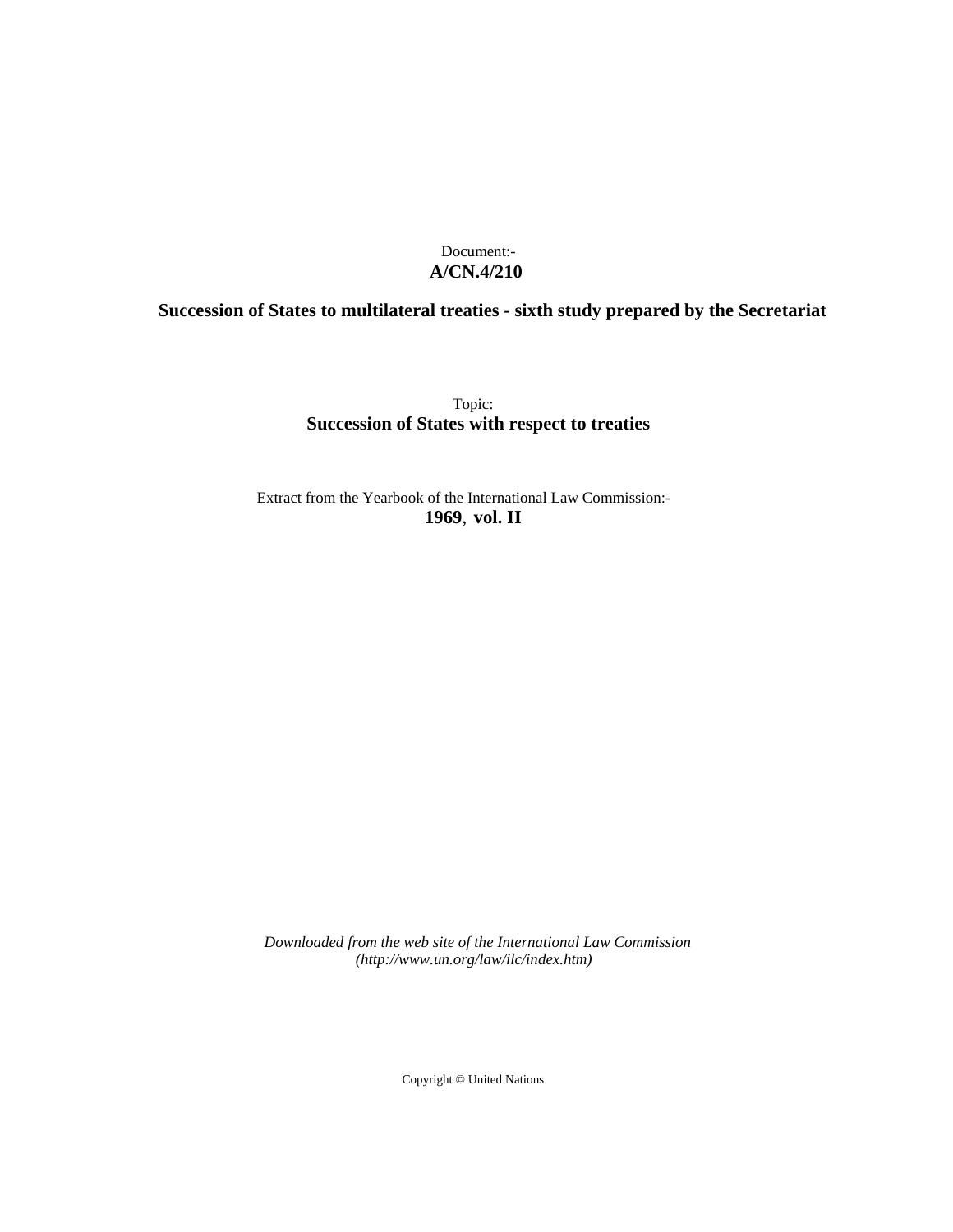# SUCCESSION OF STATES AND GOVERNMENTS : SUCCESSION IN RESPECT OF TREATIES

[Agenda item 2 (a)]

# **DOCUMENT A/CN.4/210**

**Succession of States to multilateral treaties : sixth study prepared by the Secretariat \***

*[Original text: English] [11 June 1968]*

#### **CONTENTS**

|                                                                                                                                                                                                          | Paragraphs | Page |
|----------------------------------------------------------------------------------------------------------------------------------------------------------------------------------------------------------|------------|------|
|                                                                                                                                                                                                          |            | 25   |
| VI. FOOD AND AGRICULTURE ORGANIZATION OF THE UNITED NATIONS: CONSTI-<br>TUTION AND MULTILATERAL CONVENTIONS AND AGREEMENTS CONCLUDED<br>WITHIN THE ORGANIZATION AND DEPOSITED WITH ITS DIRECTOR-GENERAL. |            | 25   |
| A. The Constitution of the Food and Agriculture Organization of the United                                                                                                                               |            |      |
|                                                                                                                                                                                                          | $1 - 13$   | 25   |
| (a) Establishment, purposes and organs of the Organization $\dots$ ,                                                                                                                                     | $1 - 5$    | 25   |
| (b) Categories of membership: "Member Nations" and "Associate"                                                                                                                                           |            |      |
|                                                                                                                                                                                                          | 6          | 26   |
| (c) Methods of becoming a member $\cdots$ $\cdots$ $\cdots$ $\cdots$ $\cdots$ $\cdots$ $\cdots$                                                                                                          | $7 - 13$   | 27   |
| 1. Full membership (Parties to the Constitution) $\ldots$                                                                                                                                                | 7-11       | 27   |
| (i) Nations eligible for original membership $\ldots$ ,                                                                                                                                                  | 7          | 27   |
| (ii) Additional Member Nations $\ldots$ , $\ldots$ , $\ldots$ , $\ldots$ , $\ldots$                                                                                                                      | $8 - 11$   | 27   |
| 2. Associate membership (territories or groups of territories for the<br>international relations of which a Member Nation or authority                                                                   | $12 - 13$  | 28   |
|                                                                                                                                                                                                          |            |      |
| B. Multilateral conventions and agreements concluded within FAO and                                                                                                                                      | 14-29      | 28   |
| (a) Article XIV of the FAO Constitution and rule XXI of the General                                                                                                                                      |            |      |
|                                                                                                                                                                                                          | 14-17      | 28   |

<sup>\*</sup> For the first five studies prepared by the Secretariat, see *Yearbook of the International Law Commission, 1968*, vol. II, documents A/CN.4/200/Rev.2 and A/CN.4/200/Add.1 and 2, p. 1.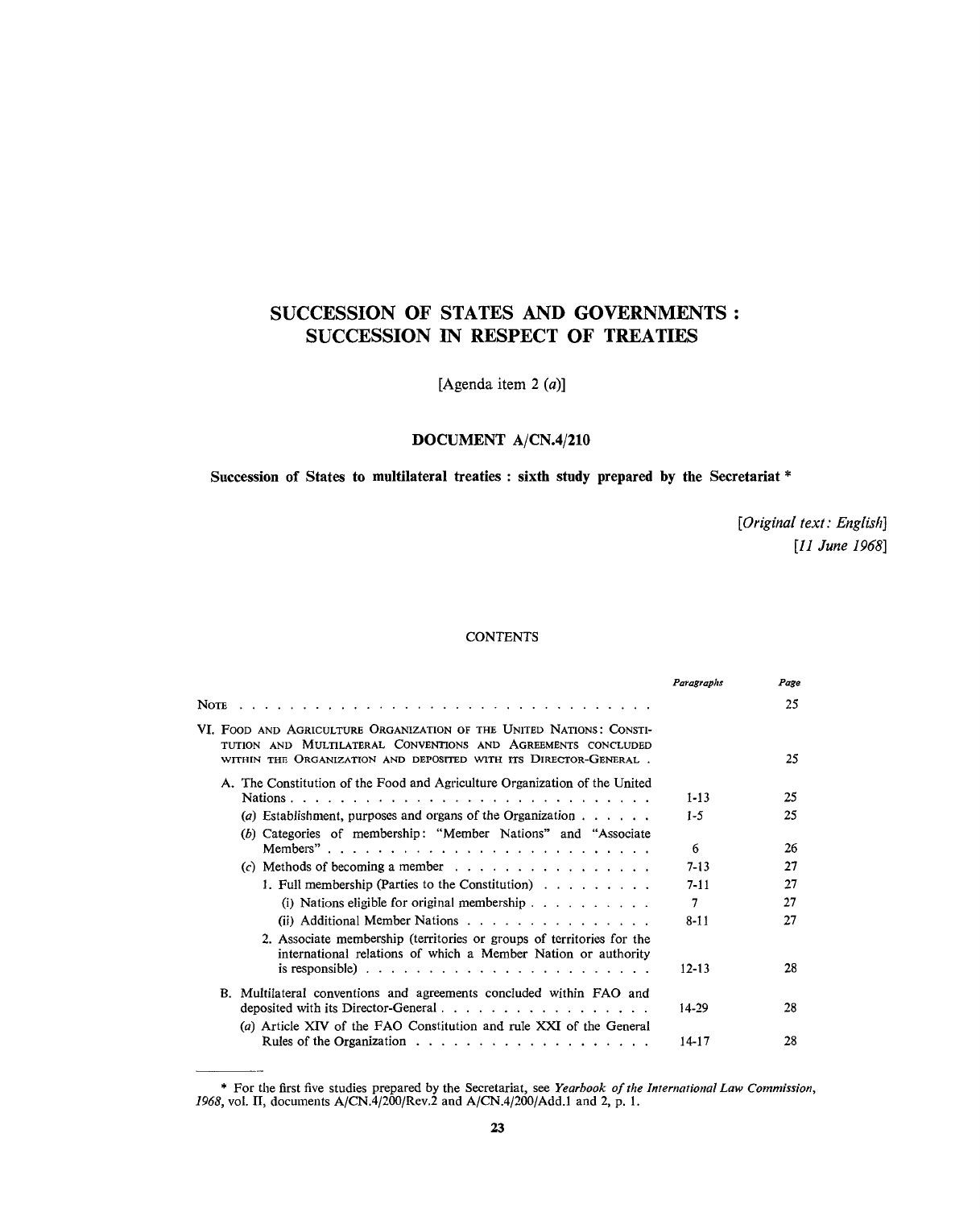<u> 1990 - Jan Barbarat, prim</u>

|  | CONTENTS (continued)                                                                                                                                  | Paragraphs  | Page     |
|--|-------------------------------------------------------------------------------------------------------------------------------------------------------|-------------|----------|
|  | (b) Principles and procedures which should govern conventions and<br>agreements concluded under article XIV of the FAO Constitution                   | 18-19       | 29       |
|  | (c) Multilateral conventions and agreements concluded under article XIV                                                                               |             |          |
|  | of the FAO Constitution                                                                                                                               | 20-29<br>21 | 30<br>30 |
|  | 1. Constitution of the International Rice Commission (1948)<br>2. Agreement for the establishment of the Indo-Pacific Fisheries                       |             |          |
|  |                                                                                                                                                       | 22          | 30       |
|  | 3. Agreement for the establishment of a General Fisheries Council                                                                                     | 23          | 31       |
|  | 4. International Plant Protection Convention (1951)                                                                                                   | 24          | 31       |
|  | 5. Constitution of the European Commission for the Control of<br>Foot-and-Mouth Disease (1953) $\ldots$ $\ldots$ $\ldots$ $\ldots$ $\ldots$ $\ldots$  | 25          | 31       |
|  | 6. Plant Protection Agreement for the South East Asia and Pacific                                                                                     |             |          |
|  |                                                                                                                                                       | 26          | 32       |
|  | 7. Convention placing the International Poplar Commission within<br>the framework of FAO (1959) $\ldots$ $\ldots$ $\ldots$ $\ldots$ $\ldots$ $\ldots$ | 27          | 32       |
|  | 8. Agreement for the establishment of a Commission for Controlling<br>the Desert Locust in the Eastern Region of its Distribution Area                |             |          |
|  |                                                                                                                                                       | 28          | 32       |
|  | 9. Agreement for the establishment of a Commission for Controlling                                                                                    |             |          |
|  | the Desert Locust in the Near East $(1965)$                                                                                                           | 29          | 32       |
|  | C. Description of relevant cases concerning participation in FAO instruments                                                                          | 30-67       | 33       |
|  |                                                                                                                                                       | $31 - 56$   | 33       |
|  | 1. Admission as Member Nations of former non-metropolitan terri-<br>tories for whose international relations a Member Nation was                      |             |          |
|  |                                                                                                                                                       | 32-48       | 33       |
|  |                                                                                                                                                       | 32-35       | 33       |
|  | (ii) Before attaining full independence.                                                                                                              | 36-48       | 34       |
|  | a. Membership effective prior to accession to full independence                                                                                       | 36-40       | 34       |
|  |                                                                                                                                                       | 37          | 35       |
|  | Indonesia                                                                                                                                             | 38-39<br>40 | 35<br>35 |
|  | b. Membership effective after accession to independence                                                                                               | 41-48       | 36       |
|  | Cyprus, Nigeria and Somalia; Cameroon and Togo                                                                                                        | 42-44       | 36       |
|  | Jamaica and Tanganyika.                                                                                                                               | 45-46       | 36       |
|  | Kenya, Malta and Zanzibar; Botswana and Lesotho                                                                                                       | 47          | 37       |
|  | Guyana and Mauritius.                                                                                                                                 | 48          | 37       |
|  |                                                                                                                                                       | 49-56       | 37       |
|  |                                                                                                                                                       | 49-53       | 37       |
|  | a. Partition of India<br>b. Formation and dissolution of a union between Syria and                                                                    | 49          | 37       |
|  | Egypt (United Arab Republic)                                                                                                                          | 50-51       | 38       |
|  | c. Formation of the United Republic of Tanzania                                                                                                       | 52          | 38       |
|  | d. Formation of <i>Malaysia</i> and separation of <i>Singapore</i> .                                                                                  | 53          | 38       |
|  |                                                                                                                                                       | 54-56       | 39       |
|  | a. Attainment of independence of Chad, Gabon and Mada-                                                                                                |             |          |
|  |                                                                                                                                                       | 54          | 39       |
|  | b. Attainment of independence of <i>Mali</i> and <i>Senegal</i> $\ldots$ ,                                                                            | 55          | 39       |
|  | c. Dissolution of the Federation of Rhodesia and Nyasaland. .                                                                                         | 56          | 39       |
|  | (b) Cases relating to multilateral conventions and agreements concluded<br>within FAO and deposited with its Director-General.                        | 57-67       | 39       |
|  | 1. Constitution of the International Rice Commission (1948)<br>Cambodia, Federation of Malaya, Ghana, Guyana, Indonesia, Laos,                        |             |          |
|  | Madagascar, Mali, Nigeria, Sierra Leone and Viet-Nam                                                                                                  | 57          | 39       |
|  | 2. Agreement for the establishment of the Indo-Pacific Fisheries                                                                                      |             |          |
|  | Council (1948)                                                                                                                                        |             |          |
|  | Cambodia, Federation of Malaya, Indonesia and Viet-Nam                                                                                                | 58          | 40       |
|  | 3. Agreement for the establishment of a General Fisheries Council for<br>the Mediterranean (1949)                                                     |             |          |
|  | Algeria, Cyprus, Malta, Morocco and Tunisia.                                                                                                          | 59          | 40       |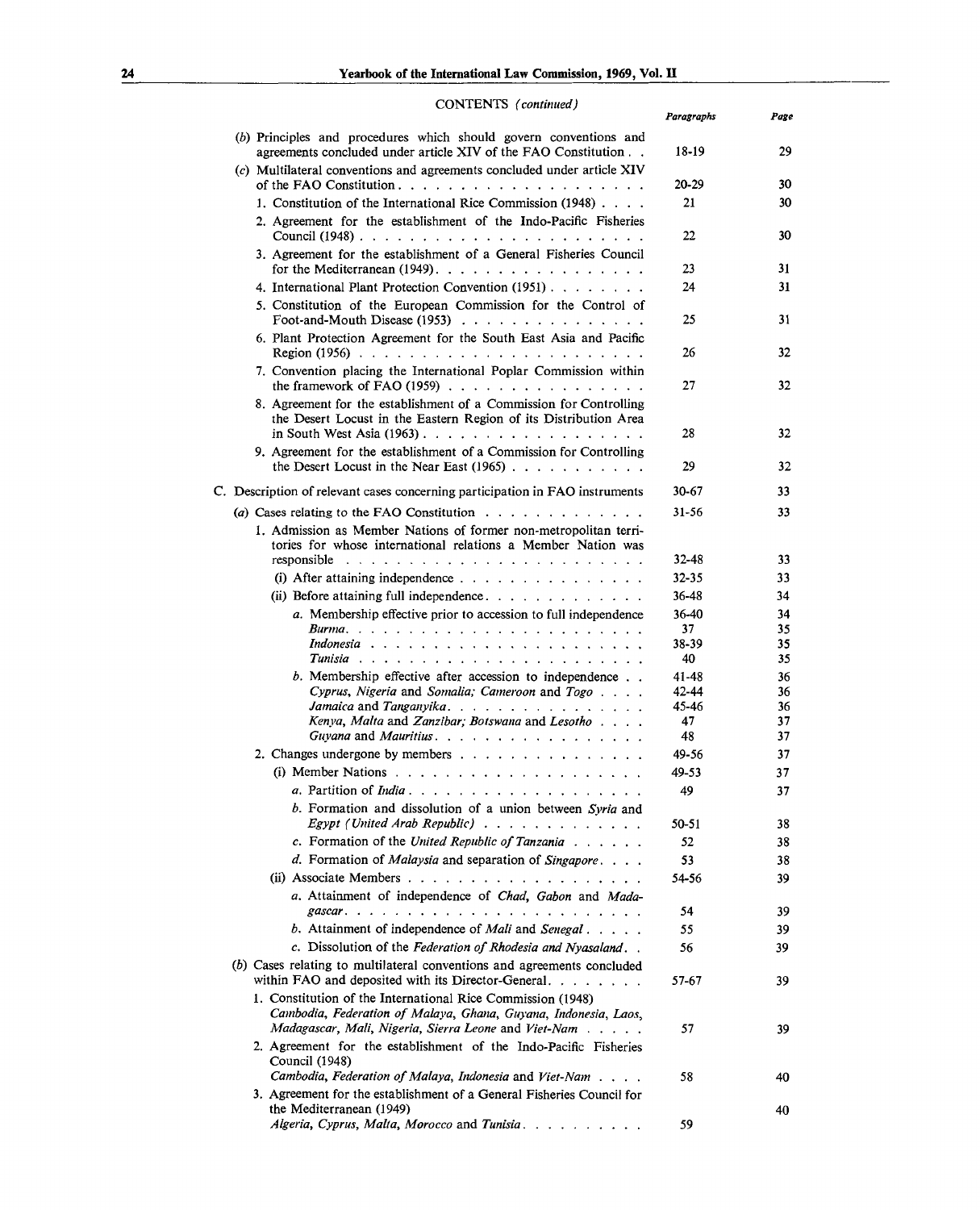#### **Succession of States and Governments 25**

| CONTENTS (continued)                                                                                                                                                       |            |      |
|----------------------------------------------------------------------------------------------------------------------------------------------------------------------------|------------|------|
|                                                                                                                                                                            | Paragraphs | Page |
| 4. International Plant Protection Convention (1951)                                                                                                                        | $60 - 61$  | 40   |
| Nauru and Western Samoa.                                                                                                                                                   | 60         | 40   |
| Former Netherlands New Guinea (West Irian)                                                                                                                                 | 61         | 40   |
| 5. Constitution of the European Commission for the Control of Foot-                                                                                                        |            |      |
|                                                                                                                                                                            | 62         | 40   |
| 6. Plant Protection Agreement for the South East Asia and Pacific                                                                                                          |            |      |
| Region (1956) $\ldots$ $\ldots$ $\ldots$ $\ldots$ $\ldots$ $\ldots$ $\ldots$ $\ldots$ $\ldots$                                                                             | 63-64      | 41   |
|                                                                                                                                                                            | 63         | 41   |
| Former Netherlands New Guinea (West Irian)                                                                                                                                 | 64         | 41   |
| 7. Convention placing the International Poplar Commission within                                                                                                           |            |      |
|                                                                                                                                                                            | 65-66      | 41   |
|                                                                                                                                                                            | 65         | 41   |
| Former territories under Belgian, British, French or Spanish admi-                                                                                                         |            |      |
|                                                                                                                                                                            | 66         | 41   |
| 8. Agreement for the establishment of a Commission for Controlling<br>the Desert Locust in the Eastern Region of its Distribution Area<br>in South West Asia (1963)<br>and |            |      |
| 9. Agreement for the establishment of a Commission for Controlling<br>the Desert Locust in the Near East (1965)                                                            |            |      |
|                                                                                                                                                                            | 67         | 41   |
|                                                                                                                                                                            | 68-80      | 41   |
|                                                                                                                                                                            | 68-75      | 41   |
| (b) Conventions and agreements concluded within FAO and deposited                                                                                                          |            |      |
| with its Director-General. $\ldots$ $\ldots$ $\ldots$ $\ldots$ $\ldots$ $\ldots$ $\ldots$ $\ldots$                                                                         | 76-80      | 43   |

with its Director-General.  $\ldots$   $\ldots$   $\ldots$   $\ldots$   $\ldots$   $\ldots$  76-80

# **Note**

The present document contains the sixth study of the series "Succession of States to multilateral treaties". It relates to the Constitution of the Food and Agriculture Organization of the United Nations (FAO) and the multilateral conventions and agreements concluded within FAO and deposited with its Director-General. The study has been prepared by the Codification Division of the Office of Legal Affairs of the United Nations Secretariat as part of a research project undertaken by it in order to assist the International Law Commission in its work on the topic of "Succession of States and Governments".

The first five studies of the series, published in 1968 as documents of the twentieth session of the International Law Commission, are the following: "International Union for the Protection of Literary and Artistic Work: Berne Convention of 1886 and subsequent Acts of revision" (Study I), "Permanent Court of Arbitration and The Hague Conventions of 1899 and 1907" (Study II), "The Geneva Humanitarian Conventions and the International Red Cross" (Study III), "International Union for the Protection of Industrial Property: Paris Convention of 1883 and subsequent Acts of revision and special agreements" (Study IV) and "The General Agreement on Tariffs and Trade (GATT) and its subsidiary instruments" (Study V). These studies are reproduced in document A/CN.4/200/Rev.2 and A/CN.4/200/ Add.l and 2.

Further studies will be issued as addenda to this document or as separate documents. As in previous studies the designations employed, the dates mentioned and the presentation of the material in this document do not imply the expression of any opinion whatsoever on the part of the Secretariat of the United Nations concerning the legal status of any country or territory.

# **VI. Food and Agriculture Organization of the United Nations: Constitution and Multilateral Conventions and Agreements concluded within the Organization and deposited with its Director-General** \*\*

# **A.** *The Constitution of the Food and Agriculture Organization of the United Nations*

# *(a)* ESTABLISHMENT, PURPOSES AND ORGANS OF THE ORGANIZATION

1. From 18 May to 3 June, 1943, representatives of forty-five Governments met in conference at Hot Springs, Virginia, to plan the post-war organization for food and agriculture. The Conference authorized an Interim Commission, composed of representatives of all attending Governments, to determine the purposes and structure

<sup>\*\*</sup> As of January 1969.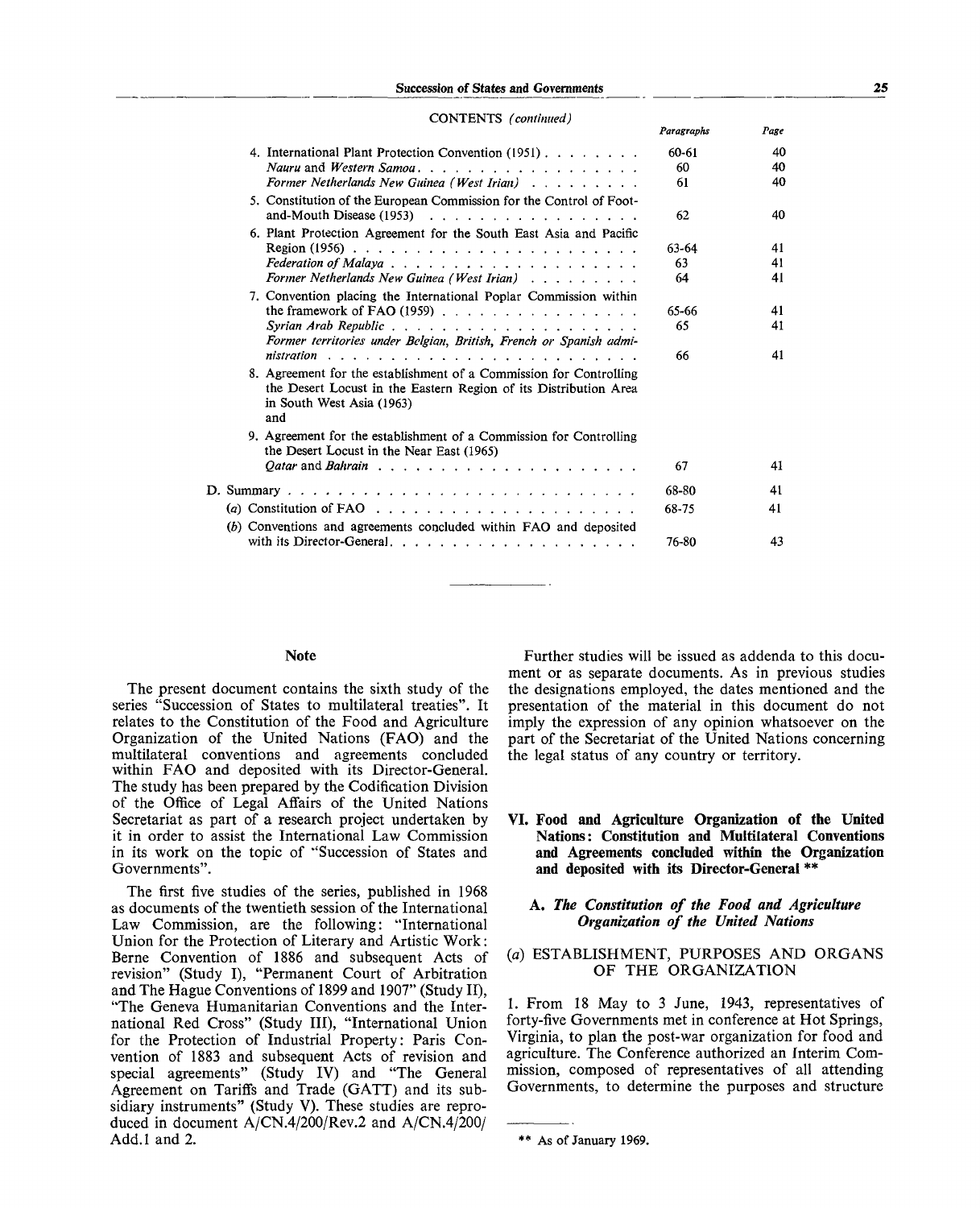of the organization and to perform other functions until a permanent body could be established. The United Nations Interim Commission on Food and Agriculture was set up in July 1943 and in its first report to Governments presented a draft Constitution for the permanent Food and Agriculture Organization of the United Nations (hereinafter referred to as FAO). The Constitution was open to acceptance by the forty-five States represented in the Interim Commission<sup>1</sup> which were to be the "Nations <sup>2</sup> eligible for original membership" of FAO.<sup>3</sup> 2. Upon the receipt of twenty notifications of acceptance, the Interim Commission was to arrange for signature of the Constitution by representatives of not less than twenty of the accepting original Member Nations, at which moment the Constitution would come into effect.<sup>4</sup> Thirty-four nations signed the Constitution of FAO at the first session of its Conference, held in Quebec from 16 October to 1 November 1945.<sup>5</sup> With the formal establishment of the Organization, the United Nations

Interim Commission on Food and Agriculture ceased

to exist.<sup>6</sup> 3. Nations members of FAO undertake to further separate and collective action for the purposes of "raising levels of nutrition and standards of living of the peoples under their respective jurisdictions; securing improvements in the efficiency of the production and distribution of all food and agricultural products [and] bettering the condition of rural populations.. .thus contributing toward an expanding world economy and ensuring humanity's freedom from hunger".<sup>7</sup> In order to facilitate the achievement of those purposes, FAO *(a)* collects, analyses, interprets and disseminates information relating to nutrition, food and agriculture; *(b)* promotes and recommends national and international action with respect to research, education and administration, conservation of natural resources and methods of production, processing, marketing and distribution, credit and commodity arrangements; and  $(c)$  furnishes on request technical assistance, organizes assistance missions and generally takes all necessary and appropriate action to implement the purposes of the Organization.<sup>8</sup>

4. The Organization has three main organs: the Conference, the Council<sup>9</sup> and the Director-General, who

3 See foot-note 17 below,

4 FAO, *Basic Texts,* vol. I (1968), p. 25, Constitution, art. XXI, para. 3.

6 FAO, *Report of the First Session of the Conference* (1945), p. vii.

heads the Staff. The Conference consists of the representatives of Member Nations and associate members, each Member Nation having the right to one vote.<sup>10</sup> The Council consists of thirty-four Member Nations elected by the Conference,<sup>11</sup> which appoints also an independent Chairman of the Council.<sup>12</sup> The Director-General directs the work of the Organization and participates, without the right to vote, in all meetings of the Conference and of the Council.<sup>13</sup>

5. The FAO is a specialized agency within the meaning of Article 57 of the Charter of the United Nations.<sup>11</sup> An "Agreement between the United Nations and the Food and Agriculture Organization of the United Nations" which came into force on 14 December 1946 defines the relations between both organizations.<sup>15</sup>

# *(b)* CATEGORIES OF MEMBERSHIP: "MEMBER NATIONS" AND "ASSOCIATE MEMBERS"

6. The Constitution of FAO is mainly devoted to defining the structure and functions of the Organization. It does not contain a territorial application clause. Article II of the Constitution, however, has provided since 1955 for two categories of membership: "Member Nations" and "Associate Members". "Member Nations" are the "original Member Nations" and the "additional Member Nations" admitted to the Organization. "Associate Members" are "any territory or group of territories which is not responsible for the conduct of its international relations" admitted to the Organization upon application made on their behalf by a Member Nation or authority having responsibility for their international relations. Only the Member Nations are parties to the Constitution and enjoy full membership. It is incumbent upon the Member Nation or authority which makes the application for associate membership to accept on behalf of the proposed Associate Member the obligations of the Constitution and to assume responsibility for ensuring the observance of relevant provisions of the Constitution with regard to the Associate Member in question (see paragraph 12 below). The nature and extent of the rights and obligations of Associate Members are defined in the Constitution and the General Rules and Regulations of the Organization.<sup>16</sup>

<sup>&</sup>lt;sup>1</sup> FAO, *Basic Texts*, vol. I (1968), p. 25, Constitution, art. XXI, para. 1.

<sup>2</sup> The English text of the Constitution and other basic texts of FAO (General Rules, Financial Regulations) use the term "Nation" rather than "State". The English version of the present study will use, therefore, the term "Nation" when quoting or referring to FAO texts. The French and Spanish texts of the Constitution, General Rules and Financial Regulations of FAO use the term "Etat" and *"Estado",* respectively.

<sup>6</sup> FAO, Constitution, original art. XXVI (later deleted); see *Report of the First Session of the Conference* (1945), p. 88.

<sup>7</sup> FAO, *Basic Texts,* vol. I (1968), p. 7, Constitution, preamble.

<sup>6</sup>  *Ibid.,* pp. 7 and 8, Constitution, art. I.

*<sup>&#</sup>x27;* Originally called "Executive Committee"; the name was changed by amendment to article V of the Constitution (FAO, *Report of the Third Session of the Conference* (1947), p. 18).

<sup>10</sup> FAO, *Basic Texts,* vol. I (1968), p. 10, Constitution, art. Ill, paras. I and 4.

<sup>&</sup>lt;sup>11</sup> *Ibid.*, p. 11, Constitution, art. V, para. 1. The original number of "not less than nine or more than fifteen" members was successively increased to eighteen, twenty-four, twenty-five, twenty-seven, thirty-one and thirty-four at the third, seventh, tenth, eleventh, thirteenth and fourteenth sessions of the Conference.

<sup>&</sup>lt;sup>12</sup> FAO, *Basic Texts*, vol. I (1968), p. 12, Constitution, art. V, para. 2.

<sup>13</sup>  *Ibid.,* p. 15, Constitution, art. VII, paras. 5 and 6.

<sup>14</sup>  *Ibid.,* p. 18, Constitution, art. XII, para. 1.

<sup>15</sup> See United Nations, *Treaty Series,* vol. I, pp. 212-230.

<sup>&</sup>lt;sup>16</sup> FAO, *Basic Texts*, vol. I (1968), p. 9, Constitution, art. II, para. 4. Associate Members have the right to participate in the deliberations of the Conference or of commissions, committees, working parties, conferences or consultations but cannot hold office nor have the right to vote; they are subject to similar obligations as those of Member Nations but their status is taken into account in determining their contributions to the budget (FAO, *Report of the Eighth Session of the Conference* (1955), pp. 143 and 144, resolution 30/55).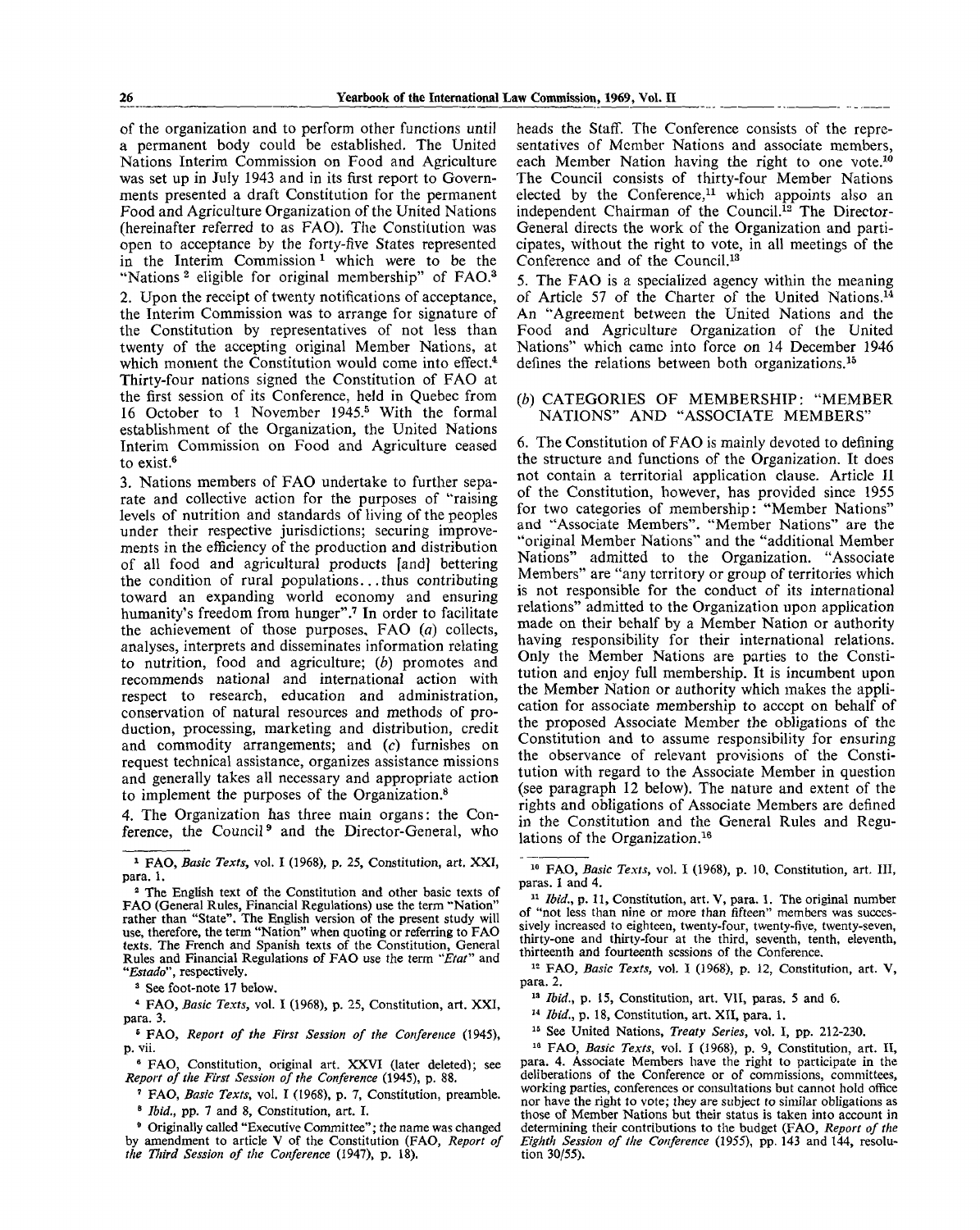# (c) METHODS OF BECOMING A MEMBER

## I. FULL MEMBERSHIP (PARTIES TO THE CONSTITUTION)

## (i) *Nations eligible for original membership*

7. In accordance with the provisions laid down in article II, para. 1, and article XXI of the Constitution of FAO, the nations eligible for original membership listed in annex I to the Constitution become parties to the Constitution and original Member Nations of the Organization by acceptance.<sup>17</sup> Before the formal establishment of FAO in 1945 (see paragraphs 1 and 2 above), the instruments of acceptance of nations eligible for original membership were transmitted or notified to the United Nations Interim Commission on Food and Agriculture. Following the establishment of FAO these instruments have been transmitted or notified to the Director-General of the Organization who has acted as depositary of the Constitution since the Interim Commission ceased to exist. Acceptances of nations eligible for original membership received after the entry into force of the Constitution become effective upon their receipt <sup>18</sup> and are, therefore, not subject to a prior admission procedure.

#### (ii) *Additional Member Nations*

8. Article II, paragraph 2, of the Constitution of FAO provides:

2. The Conference may by a two-thirds majority of the votes cast, provided that a majority of the Member Nations of the Organization is present, decide to admit as an additional Member of the Organization any nation which has submitted an application for membership and a declaration made in a formal instrument that it will accept the obligations of the Constitution as in force at the time of admission.

9. Membership as an additional Member Nation is, therefore, attained through an admission procedure

18 FAO, *Basic Texts,* vol. I (1968), p. 25, Constitution, art. XXI, para. 4.

following the submission of an application and a formal declaration accepting the obligations of the Constitution. According to the original article II of the Constitution, the effective date of membership of additional Member Nations was that of acceptance.<sup>19</sup> That provision was later amended so as to specify that membership would "commence upon the date of deposit of an instrument" of acceptance.<sup>20</sup> By amendment to article II adopted at the sixth session of the Conference in 1951, the effective date of membership is at present that of the approval of the application by the Conference.<sup>21</sup>

10. The procedure for admission of additional Member Nations is determined in rule XIX of the "General Rules of the Organization", as follows:

1. Any nation which desires to become a Member of the Organization. . .shall submit an application to the Director-General. This application shall be accompanied or followed by the formal instrument of acceptance of the Constitution, required under Article II, paragraphs 2.. . of the Constitution. This formal instrument shall reach the Director-General not later than the opening day of the Conference session at which the admission of the applicant is to be considered.

2. Any such application shall be transmitted immediately by the Director-General to Member Nations and shall be placed on the agenda of the next Conference session which opens not less than 30 days from the receipt of the application.

3. The first contribution of an additional Member Nation... shall be determined by the Conference at the time of its decision on the application for membership.

4. The Director-General shall inform the applicant nation of the decision of the Conference. If the application is approved, such notice shall also state the amount of the first contribution.<sup>22</sup>

11. The provisions concerning admission of "additional Member Nations" described above have been subject to certain derogations in the practice of the Organization, resulting from *ad hoc* decisions taken by the Conference in order to avoid delay in admissions. Thus, before the adoption of an amendment to the original article II of the Constitution allowing for associate membership (see paragraph 12 below) several countries became additional Member Nations before attaining full independence. Following the adoption of that amendment, a number of dependent territories have been admitted by the Conference as additional Member Nations before attaining full independence, but the effectiveness of their membership has been postponed until a date subsequent to independence (see paragraphs 41 to 48 below). Occa-

<sup>22</sup> FAO, *Basic Texts*, vol. I (1968), pp. 56 and 57.

<sup>&</sup>lt;sup>17</sup> They are the following: Australia, Belgium, Bolivia, Brazil, Canada, Chile, China, Colombia, Costa Rica, Cuba, Czechoslovakia, Denmark, Dominican Republic, Ecuador, Egypt, El Salvador, Ethiopia, France, Greece, Guatemala, Haiti, Honduras, Iceland, India, Iran, Iraq, Liberia, Luxembourg, Mexico, Netherlands, New Zealand, Nicaragua, Norway, Panama, Paraguay, Peru, Philippine Commonwealth, Poland, Union of South Africa, Union of Soviet Socialist Republics, United Kingdom of Great Britain and Northern Ireland, United States of America, Uruguay, Venezuela and Yugoslavia. With the exception of China, Czechoslovakia, South Africa and the Union of Soviet Socialist Republics, all the remaining forty-one States are at present Member Nations of FAO. Czechoslovakia and China withdrew as from 27 December 1950 and 21 July 1952, respectively (FAO, *Report of the Special Session of the Conference* (1950), p. 4, and *Report of the 6th Session of the Conference* (1951), back cover). Poland, one of the original signatories, withdrew with effect as from 25 April 1951 (FAO, *Report of the Special Session of the Conference* (1950), p. 4. However, on 29 August 1957, Poland applied for membership under article II, para. 2 of the Constitution—see paragraph 8 above—and was admitted by resolution 59/57 of the Conference, with effect as from 9 November 1957 (FAO, *Report of the Ninth Session of the Conference* (1957), pp. 205 and 206). South Africa's withdrawal from the Organization became effective on 18 December 1964 *(Report of the Council of FAO* (Forty-third Session), inside back cover).

<sup>19</sup> FAO, *Report of the First Session of the Conference* (1945), pp. 84 and 85.

<sup>&</sup>lt;sup>20</sup> FAO, Report of the Special Session of the Conference (1950), p. 28.

<sup>21</sup> FAO, *Basic Texts,* vol. I (1968), p. 9, Constitution, art. II, para. 5. This provision, adopted on 6 December 1951 by resolution No. 46 of the Conference (FAO, *Report of the 6th Session of the Conference* (1951), pp. 105-108) was directed to overcome the difficulties concerning effective date of membership that arose under the former text (See FAO, *Report of the 5 th Session of the Conference* (1949), pp. 2 and 3, and *Report of the Special Session of the Conference* (1950), pp. 2 and 3.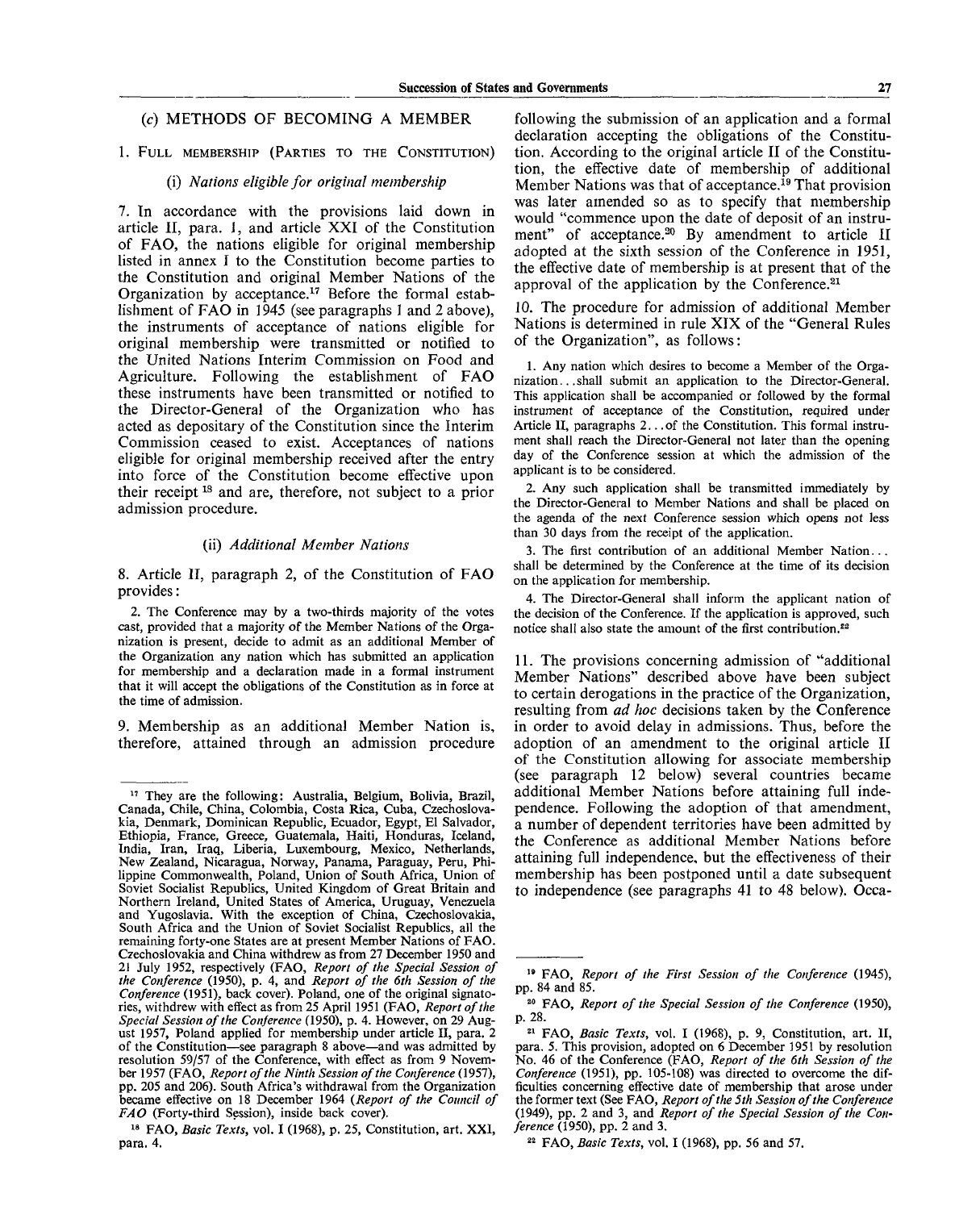sionally, also, the time limits prescribed in paragraphs 1 and 2 of rule XIX of the "General Rules of the Organization" have been temporarily suspended.<sup>23</sup>

2. ASSOCIATE MEMBERSHIP (TERRITORIES OR GROUPS OF TERRITORIES FOR THE INTERNATIONAL RELATIONS OF WHICH A MEMBER NATION OR AUTHORITY IS RESPON-SIBLE)

12. As in the case of additional Member Nations, associate membership is attained through an admission procedure.<sup>24</sup> Paragraph 3 of article II of the FAO Constitution, as amended at the eighth session of the Conference in 1955, provides:

3. The Conference may, under the same conditions regarding the required majority and quorum as prescribed in paragraph 2 above,<sup>26</sup> decide to admit as an Associate Member of the Organization any territory or group of territories which is not responsible for the conduct of its international relations, upon application made on its behalf by the Member Nation or authority having responsibility for its international relations, provided that such Member Nation or authority has submitted a declaration made in a formal instrument that it will accept on behalf of the proposed Associate Member the obligations of the Constitution as in force at the time of admission, and that it will assume responsibility for ensuring the observance of the provisions of paragraph 4 of article VIII, paragraphs 1 and 2 of article XVI, and paragraphs 2 and 3 of article XVIII of this Constitution with regard to the Associate Member.<sup>26</sup>

13. In accordance with article II, paragraph 5 of the FAO Constitution, associate membership, like membership of additional Member Nations, becomes effective at present on the date on which the Conference approves the application (see paragraph 9 above). The admission procedure for associate membership set forth in rule XIX of the "General Rules of the Organization" is *mutatis mutandis,* the one prescribed for additional Member Nations (see paragraph 10 above). The application for associate membership shall be submitted to the Director-General of FAO by the Member Nation or authority responsible for the international relations of the territory or group of territories whose associate membership is requested and on behalf of such territory or group.

B. *Multilateral conventions and agreements concluded within FAO and deposited with its Director-General<sup>2</sup> " 7*

# *(a)* ARTICLE XIV OF THE FAO CONSTITUTION AND RULE XXI OF THE GENERAL RULES OF THE ORGANIZATION

14. Article XIV, paragraph 1, of the FAO Constitution empowers the Conference to approve and submit to Member Nations "conventions and agreements" concerning questions relating to food and agriculture. In accordance with paragraph 2 of the same article, the Council may also approve and submit to Member Nations: *(a)* "agreements" concerning questions relating to food and agriculture which are of particular interest to Member Nations of specified geographical areas and designed to apply only to such areas: *(b)* "supplementary conventions or agreements" designed to implement any convention or agreement in force approved by the Conference or by the Council itself. The conventions or agreements are submitted to the Conference or Council through the Director-General on behalf of a "technical meeting or conference comprising Member Nations which has assisted in drafting the convention or agreement and has suggested that it be submitted to Member Nations concerned for acceptance".<sup>23</sup> Pursuant to article XIV, paragraph 6, of the Constitution, rule XXI of the "General Rules of the Organization" lays down the procedure to be followed in order to secure proper consultations with Governments and adequate technical preparations prior to consideration by the Conferences or the Council of proposed conventions and agreements, as well as certain requirements to be met by such conventions and agreements in order that they may be approved by the Conference or the Council.<sup>29</sup>

15. Conventions and agreements are generally open to participation by all Member Nations and Associate Members of FAO or—in the case of agreements with a limited regional scope—such Member Nations and Associate Members as may be defined in the agreement, and, where the conventions and agreements so provide, also by non-member Nations which are Members of the United Nations. In the case of conventions and agreements establishing commissions or committees, participation by non-member Nations of FAO that are Members of the United Nations is subject to prior

<sup>23</sup> Such was the case, *inter alia,* in admitting *Burma* and *Pakistan; Ceylon; Laos, Tunisia; Togo, Cameroon, Cyprus, Nigeria* and *Somalia;* and *Jamaica.* (See, respectively, FAO, reports of the third, special (1948), sixth, eighth, tenth and eleventh sessions of the Conference).

<sup>&</sup>lt;sup>24</sup> Admission to associate membership was approved by resolution No. 30/55, amending the original article II of the Constitution (FAO, *Report of the Eighth Session of the Conference* (1955), pp. 142- 144 and 191 *et seq.).*

<sup>&</sup>lt;sup>25</sup> Two-thirds majority of the votes cast, provided that a majority of the Member Nations of the Organization is present.

<sup>26</sup> Article VIII, para. 4, relates to privileges, immunities and facilities accorded to the Director-General and staff of the Organization; article XVI, paras. 1 and 2, to the legal status, privileges and immunities of the Organization itself; and article XVIII, paras. 2 and 3, to contributions to the budget of the Organization.

<sup>27</sup> Agreements concluded between FAO and Member Nations under article XV of the FAO Constitution are excluded from the present study. They are the "Agreement for the establishment on a permanent basis of a Latin-American Forest Research and Training Institute under the auspices of the Food and Agriculture Organization of the United Nations", approved by the Conference of FAO on 18 November 1959, in force as from 16 November 1960 (United Nations, *Treaty Series,* vol. 390, p. 228), and the "Agreement amending the Convention for the Establishment of the Desert Locust Control Organization for Eastern Africa", approved in 1965 by the FAO Council acting under the authority delegated to it by the Conference (not yet in force).

<sup>&</sup>lt;sup>28</sup> FAO, *Basic Texts*, vol. I (1968), p. 19, Constitution, art. XIV, para. 3 *(a).*

<sup>&</sup>lt;sup>29</sup> Ibid., pp. 58 and 59, General Rules of the Organization, rule XXI, para. 1 *(a),* 1 *(b)* and 1 (c); see also p. 28, rule II, para. 1, and p. 72, rule XXV, para. 7 *(a).*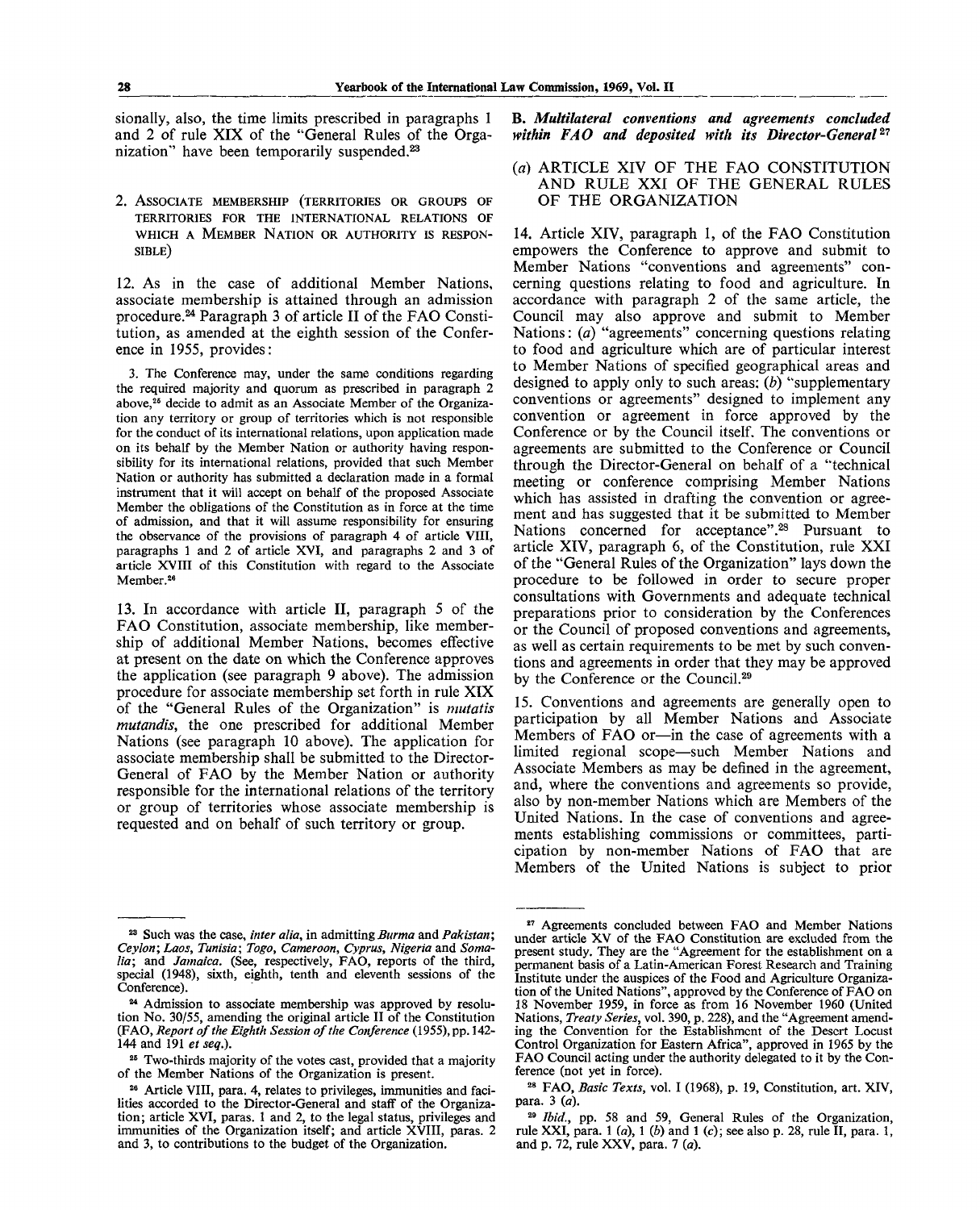approval by such commissions or committees.<sup>30</sup> As regards Associate Members of FAO, the conventions and agreements shall be submitted to the authority having responsibility for the international relations of the Associate Member concerned.<sup>31</sup>

16. Each Member Nation and Associate Member must report periodically to the Organization on the action taken on the basis of conventions submitted by the Conference.<sup>32</sup> The receipt of the official text of a convention or agreement as approved by the Conference or Council constitutes due notice to each Member Nation concerned and to the authority having responsibility for the international relations of an Associate Member that "its consideration thereof is invited with a view to acceptance".<sup>33</sup>

17. The entry into force for each contracting party of any convention or agreement is to be governed by the provisions laid down in the respective instrument.<sup>34</sup> Each accepting Member Nation shall communicate its acceptance to the Director-General of FAO who acts as depositary for conventions and agreements concluded within the Organization.<sup>35</sup> The Director-General must promptly inform the other Member Nations of the acceptances received and report to the Conference whenever a convention or agreement has come into force, ceased to be in force, or has been amended and the amendments come into force.<sup>36</sup> Conventions or agreements in force are transmitted to the Secretary-General of the United Nations for registration.<sup>37</sup>

# *(b)* PRINCIPLES AND PROCEDURES WHICH SHOULD GOVERN CONVENTIONS AND AGREEMENTS CONCLUDED UNDER ARTI-CLE XIV OF THE FAO CONSTITUTION

18. At its ninth session, held from 2 to 27 November 1957, the Conference of FAO came to the conclusion that it was necessary to lay down principles and procedures to be adhered to in the future whenever the provisions of article XIV of the Constitution were being applied.<sup>38</sup> As characterized by the Conference at that session, conventions and agreements concluded

36 FAO, *Basic Texts,* vol. I (1968), p. 21, Constitution, art. XIV, para. 7.

<sup>36</sup> *Ibid.*, pp. 59 and 60, General Rules of the Organization, rule XXI, paras. 3 and 5.

37  *Ibid.,* p. 21, Constitution, art. XIV, para. 7.

38 FAO, *Report of the Ninth Session of the Conference* (1957), pp. 180 and 181; see also *:FAO,BasicTexts,* vol. II (1968), pp. 30-34.

under article XIV are those concluded under the aegis of the Organization "between states, with respect to which, in conformity with the principles of public international law, the expressed consent of sovereign entities constitutes the required juridical act".<sup>39</sup> Bearing in mind that "the express purpose of multilateral agreements is to create contractual obligations for those who become parties to them", the Conference concluded that any agreement entered into under article XIV among Member Nations of FAO "should entail financial or other obligations going beyond those already assumed under the Constitution of the Organization. Failing this, there would be no grounds for such an agreement, at least not in the legal form prescribed under article XIV".<sup>40</sup>

19. The considerations and conclusion of the Conference were embodied in its resolution 46/57.<sup>41</sup> By that resolution, the Conference further adopted a set of principles<sup>42</sup> to govern in the future the drafting of conventions and agreements concluded under article XIV and to be taken into account by the Conference or Council when approving such conventions and agreements, as well as to govern the drafting of the constituent rules of bodies to be established under the same article. The Conference also urged the parties to existing conventions and agreements and the members of the bodies established thereunder to apply as far as possible the rules contained in said set of principles and invited those parties to amend the texts of their conventions and agreements when feasible in order to bring them into line therewith.<sup>43</sup>

<sup>40</sup> In the Conference's view, although "any multilateral agreement between Member Governments [might] undoubtedly provide for the establishment of a commission or an executive body... the setting up of a commission or a committee by [such an] agreement [would be] justified only when the agreement [presupposed] the assumption of specific obligations going beyond mere participation in the work of the body thus established.

41 FAO, *Basic Texts,* vol. II (1968), pp. 32-34.

42 FAO, *Report of the Ninth Session of the Conference* (1957), appendix D, pp. 223-235; see also FAO, *Basic Texts,* vol. II (1968), pp. 35-50.

43 Below are quoted some of the principles to govern conventions and agreements relevant in the context of the present study (see FAO, *Basic Texts,* vol. II (1968), pp. 35, 36, 38, 39 and 40):

#### *"Terminology*

"1. Such treaties concluded under Article XIV of the Constitution as are of a world-wide scope, shall in the future be designated by the term 'convention', while the others shall be designated by the term 'agreement' ".

#### *"Participation in Conventions and Agreements*

"4. *Method of participation:* Both the traditional system, i.e. that of signature, signature subject to ratification, and accession, as well as the more recent and simplified system of acceptance by the deposit of an instrument of acceptance have in the past been applied by the Organization and shall be retained. Under both systems the period during which nations may become parties to the conventions

*(Continued on next page.)*

<sup>80</sup> FAO, *Basic Texts,* vol. I (1968), p. 20, Constitution, art. XIV, para.  $3(b)$ .

<sup>81</sup>  *Ibid.,* p. 20, art. XIV, para. 5.

<sup>38</sup>  *Ibid.,* p. 17, art. XI, para. 1.

<sup>33</sup>  *Ibid.,* p. 59, General Rules of the Organization, rule XXI, para. 3.

<sup>31</sup>  *Ibid.,* p. 20, Constitution, art. XIV, para. 4. Participation in conventions and agreements may be effected, depending on the provisions of the instrument concerned, through one of the methods enumerated in the principles and procedures which should govern conventions and agreements concluded under article XIV of the FAO Constitution (see foot-note 43 below). The present study, however, refers generally to "acceptance" as does the FAO Constitution.

<sup>39</sup> The Conference noted that the " procedure of multilateral agreements" had been used to establish commissions and committees whose tasks fell within the general terms of reference of the Organization even though, in accordance with the provisions of article VI of the Constitution, general or regional commissions or committees could be established by a decision of the Conferece or Council.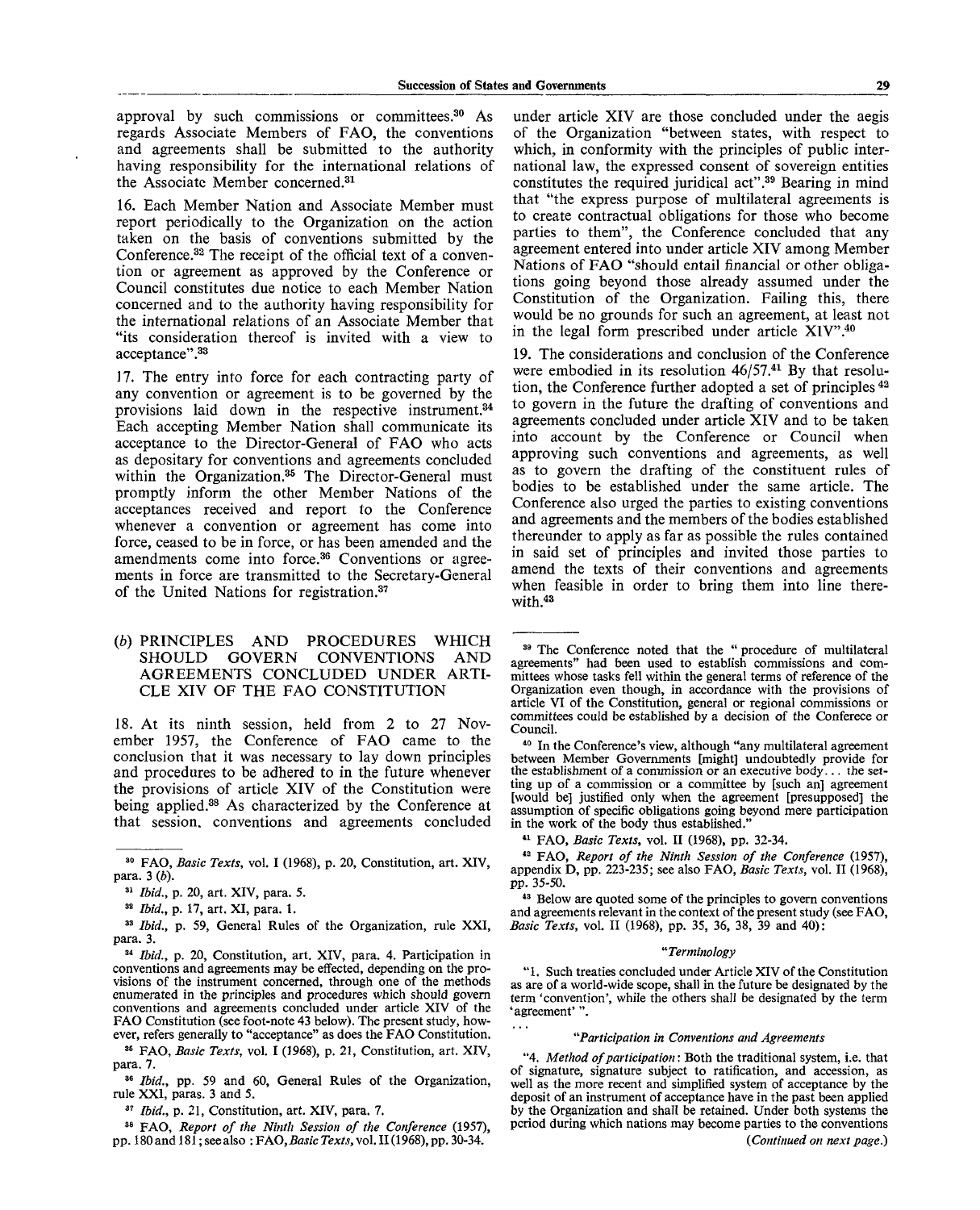# (c) MULTILATERAL CONVENTIONS AND AGREE-MENTS CONCLUDED UNDER ARTICLE XIV OF THE FAO CONSTITUTION

20. Nine multilateral treaties have been adopted under article XIV of the FAO Constitution, and all of them have already entered into force. They are briefly described below in the chronological order of their approval by the Conference or Council of FAO. With one exception they are constituent instruments of international bodies, set up to facilitate technical co-operation in specific areas.<sup>44</sup> The first six were done and came into force prior to the adoption by the Conference of the set of

#### *(Continued.)*

or agreements may be limited by a provision in the basic text if circumstances so warrant.

#### $\ddotsc$

 $\ddotsc$ 

#### *"Participation of Associate Members*

"7. Existing bodies established under conventions and agreements shall be invited to amend their basic instrument, if and when necessary, in order to make participation by Associate Members possible.

#### *"Territorial Application*

"11. Each convention and agreement shall contain a clause regarding its territorial application in order to avoid any ambiguity in this respect. The contracting parties shall, at the time of signature, ratification, accession or acceptance declare explicitly to what territories the convention or agreement shall extend, especially in those cases where a Government is responsible for the international relations of more than one territory. In the absence of such a declaration, the convention or agreement shall be deemed to apply to all the territories for the international relations of which the nation is responsible. Subject to the principles laid down in paragraph 14 and to any relevant provision of the convention or agreement regarding withdrawal, the scope of the territorial application may be modified by a subsequent declaration.

#### " *Withdrawal and Denunciation*

"14. *(a)* All conventions and agreements drafted in future shall contain a clause regarding withdrawal or denunciation on the basis of the following principles:

- "(ii) A nation that is responsible for the international relations of more than one territory, shall, when giving notice of its withdrawal from a convention or agreement, state to which territory or territories the withdrawal is to apply. In the absence of such a declaration the withdrawal shall be deemed to apply to all the territories for the international relations of which the nation concerned is responsible, with the exception of Associate Members.
	- "(iii) A nation may give notice of withdrawal with respect to one or more of the territories for the international relations of which it is responsible.

"Any Member Nation that gives notice of withdrawal from the Organization is deemed to have simultaneously given notice of withdrawal from such conventions or agreements and this withdrawal is deemed to apply to all the territories for the international relations of which the Member Nation is responsible. A clause dealing with this aspect of the participation shall be incorporated in all conventions and agreements of this nature drafted in future, having regard to the principles contained in paragraph 3 *(b)* of article XIV of the Constitution." *[See paragraph 15 above].*

44 The exception is the International Plant Protection Convention (see FAO, *Directory of Statutory Bodies* (1967); United Nations, *Treaty Series,* vol. 150, p. 67).

principles referred to in the preceding subsection *(b).* With two exceptions,<sup>45</sup> they were subsequently amended in order to bring them into line with said principles.

# 1. CONSTITUTION OF THE INTERNATIONAL RICE COMMISSION (1948)

21. The Constitution of the International Rice Commission<sup>46</sup> was formulated at the International Rice Meeting at Baguio, Philippines (1-13 March 1948) and approved by the Conference of FAO at its fourth session held in Washington, D.C., from 16 to 29 November 1948.<sup>47</sup> It came into force on 4 January 1949. Amendments to the Constitution have been adopted by the International Rice Commission on three occasions: at its third session held in Bandung from 12 to 16 May 1952,<sup>48</sup> at its fourth session held in Tokyo from 11 to 19 October 1954,<sup>49</sup> and at its seventh session held in Saigon from 16 to 20 November 1960.<sup>50</sup> The amendments have entered into effect as from the respective dates of approval by the FAO Conference. The Constitution has been open to acceptance by Member Nations since its approval by the FAO Conference; as from the date of the entering into effect of the third amendment, namely 23 November 1961,<sup>51</sup> it has also been open to acceptance by Associate Members. Article IX of the Constitution of the International Rice Commission, as amended with effect from the same date, incorporates the territorial application clause prescribed in the principles governing conventions and agreements adopted at the ninth session of the Conference.<sup>52</sup>

#### 2. AGREEMENT FOR THE ESTABLISHMENT OF THE INDO-PACIFIC FISHERIES COUNCIL (1948)

22. The Agreement for the establishment of the Indo-Pacific Fisheries Council<sup>53</sup> was formulated at Baguio, Philippines, on 26 February 1948 and the establishment of that Council was approved by the Conference of FAO at its fourth session held in Washington from 15 to

53 United Nations, *Treaty Series,* vol. 120, p. 59.

<sup>45</sup> The International Plant Protection Convention and the Plant Protection Agreement for the South East Asia and Pacific Region (United Nations, *Treaty Series,* vol. 247, p. 400).

<sup>46</sup> United Nations, *Treaty Series,* vol. 120, p. 13.

*<sup>&</sup>quot;* FAO, *Report of the Fourth Session of the Conference* (1948), p. 65.

<sup>18</sup> Approved by resolution 56/53 of the FAO Conference on 10 December 1953 (FAO, *Report of the Seventh Session of the Conference* (1953), pp. 156-157). For the text of the amendment see: United Nations, *Treaty Series,* vol. 193, p. 352.

<sup>49</sup> Approved by resolution 36/55 of the FAO Conference on 18 November 1955 (FAO, *Report of the Eighth Session of the Conference* (1955), p. 151). For text of the amendment, see United Nations, *Treaty Series,* vol. 229, p. 297.

<sup>60</sup> Approved by resolution 26/61 of the FAO Conference on 23 November 1961 (FAO, *Report of the Eleventh Session of the Conference* (1961), pp. 68 and 69). For the text of the amendment, see United Nations, *Treaty Series,* vol. 418, p. 334.

<sup>61</sup> United Nations, *Treaty Series,* vol. 418, p. 334.

<sup>&</sup>lt;sup>52</sup> See foot-note 43 above.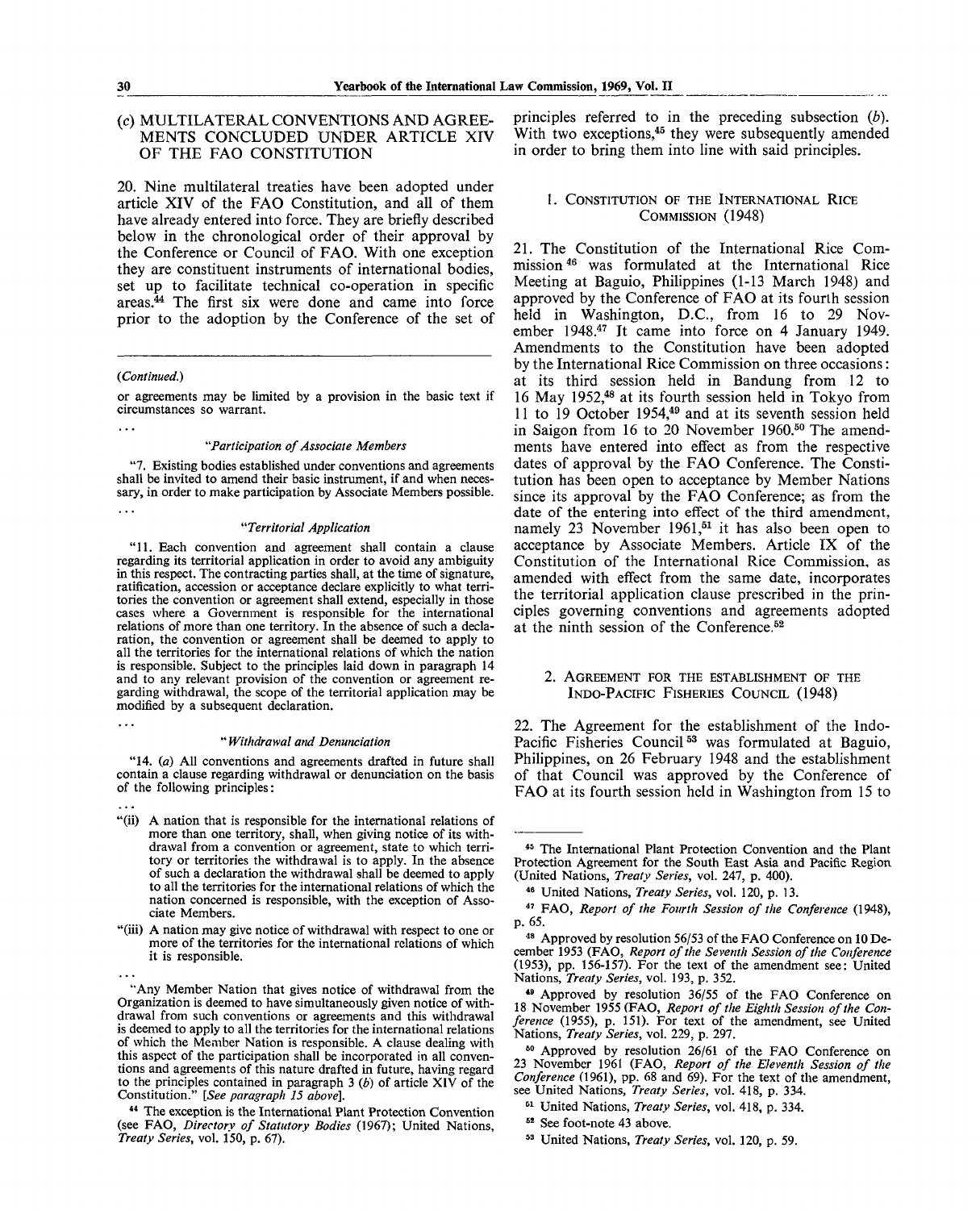29 November 1948.<sup>54</sup> The Agreement came into force on 9 November 1948; amendments to it have been adopted by the Indo-Pacific Fisheries Council on four occasions with effect as from the dates indicated in parentheses:  $55$  at its fourth session held at Quezon City from 23 October to 7 November 1952 (9 December 1952);<sup>56</sup> at its sixth session held in Tokyo from 30 September to 14 October 1955 (31 October 1955);<sup>57</sup> at its eighth session held at Colombo from 6 to 22 December 1958 (17 December 1958);<sup>58</sup> and at its ninth session held in Karachi from 6 to 23 January 1961 (23 November 1961).<sup>59</sup> With effect as from the date of the fourth amendment, namely 23 November 1961, the Agreement is open to acceptance by Member Nations and Associate Members of FAO and non-member Nations which are Members' of the United Nations, the latter being subject in addition to an admission procedure. in accordance with article I, para. 2 and article IX, para. 2, of the Agreement as amended.<sup>60</sup> Article XI of the Agreement, as amended with effect as from that same date, incorporates the territorial application clause prescribed in the principles governing conventions and agreements.<sup>61</sup>

3. AGREEMENT FOR THE ESTABLISHMENT OF A GENERAL FISHERIES COUNCIL FOR THE MEDITERRANEAN (1949)

23. The Agreement for the establishment of a General Fisheries Council for the Mediterranean<sup>62</sup> was formulated at Rome on 24 September 1949 and, after being approved by the FAO Conference  $63$  at its fifth session, held from 21 November to 6 December 1949, it entered into force on 20 February 1952.<sup>64</sup> Amendments to the Agreement were adopted on 22 May 1963 by the General Fisheries Council for the Mediterranean and entered into force on 3 December 1963, date of their approval by the FAO Conference.<sup>65</sup> Prior to this date, the Agree-

68 United Nations, *Treaty Series,* vol. 190, p. 383.

- 62 United Nations, *Treaty Series,* vol. 126, p. 237.
- 63 FAO, *Report of the 5th Session of the Conference* (1949), p. 50.
- 01 United Nations, *Treaty Series,* vol. 126, p. 239.
- <sup>65</sup> FAO, Report of the Twelfth Session of the Conference (1963),

pp. 84 and 85, resolution 39/63. For the text of the amendment, see United Nations, *Treaty Series,* vol. 490, p. 444.

ment was open to acceptance by "Governments... members of [FAO]" and by "Governments... not members of [FAO]", the latter being subject to an admission procedure (original article VIII (1) and (2) of the Agreement). With effect as from the date of the amendment, the Agreement is open to acceptance by Member Nations or Associate Members of FAO and by non-member nations which are Members of the United Nations, the latter being subject to an admission procedure, in accordance with article I, para. 2, and article IX, para. 2 of the Agreement as amended.<sup>66</sup> Article XI of the Agreement, as amended, incorporates the territorial application clause prescribed in the principles governing conventions and agreements.<sup>67</sup>

#### 4. INTERNATIONAL PLANT PROTECTION CONVENTION (1951)

24. The International Plant Protection Convention<sup>68</sup> was approved by the Conference of FAO on 6 December 1951<sup>69</sup> and came into force on 3 April 1952.<sup>70</sup> The Convention was open for signature by governments until 1 May 1952, to be followed by ratification, and for adherence by non-signatory governments after its coming into force.<sup>71</sup> Governments may, at the time of ratification or adherence, or at any time thereafter, extend the application of the Convention to all or any of the territories for the international relations of which they are responsible.<sup>72</sup>

5. CONSTITUTION OF THE EUROPEAN COMMISSION FOR THE CONTROL OF FOOT-AND-MOUTH DISEASE (1953)

25. The Constitution of the European Commission for the Control of Foot-and-Mouth Disease<sup>73</sup> was approved by the Conference of FAO on 11 December 1953<sup>74</sup> and came into force on 12 June 1954.<sup>75</sup> Amendments to the Constitution have been adopted by the Commission on three occasions: at its fourth session held in Rome on 2 and 3 April 1957,<sup>76</sup> at its fifth session held in Rome on 17 and 18 April 1958,<sup>77</sup> and at its ninth session held in Rome on 29 March 1962.<sup>78</sup> The amendments have entered into force on the dates of their approval by the

78 United Nations, *Treaty Series,* vol. 191, p. 285.

<sup>&</sup>lt;sup>54</sup> FAO, Report of the Fourth Session of the Conference (1948), pp. 53 and 54.

<sup>&</sup>lt;sup>55</sup> Under the original article VII of the Agreement, amendments required in general a two-thirds majority vote of all the members of the Council. In addition, approval by the Conference or the Director-General of FAO was needed when amendments concerned the extension of the Council's functions or the Council's powers *to* incur expenses to be borne by FAO. (United Nations, *Treaty Series,* vol. 120, p. 66). However, under article VII as amended (effective 23 November 1961), future amendments will become effective only upon approval of FAO's Council or Conference as appropriate (United Nations, *Treaty Series,* vol. 418, pp. 356-358).

<sup>&</sup>lt;sup>57</sup> *Ibid.*, vol. 227, p. 322.

<sup>68</sup>  *Ibid.,* vol. 343, p. 343.

<sup>&</sup>lt;sup>59</sup> *Ibid.*, vol. 418, p. 348. Approved by resolution 27/61 of the FAO Conference (FAO, *Report of the Eleventh Session of the Conference* (1961), pp. 69 and 70).

<sup>&</sup>lt;sup>60</sup> United Nations, *Treaty Series*, vol. 418, pp. 348 and 358.

<sup>&</sup>lt;sup>61</sup> See foot-note 43 above.

<sup>66</sup> United Nations, *Treaty Series,* vol. 490, pp. 446 and 454.

<sup>87</sup> See foot-note 43 above.

<sup>88</sup> United Nations, *Treaty Series,* vol. 150, p. 67.

<sup>&</sup>lt;sup>69</sup> FAO, Report of the 6th Session of the Conference (1951), pp. 154 and 155, resolution 85/51.

<sup>70</sup> United Nations, *Treaty Series,* vol. 150, p. 68.

<sup>71</sup>  *Ibid.,* art. XII.

<sup>78</sup>  *Ibid.,* art. XI.

<sup>74</sup> FAO, *Report of the Seventh Session of the Conference* (1953), p. 115, resolution 33/53.

<sup>75</sup> United Nations, *Treaty Series,* vol. 191, p. 286.

<sup>74</sup> Approved on 12 June 1957 by the FAO Council (United Nations, *Treaty Series,* vol. 274, pp. 374 and 375).

<sup>77</sup> Approved on 31 October 1958 by the FAO Council (United Nations, *Treaty Series,* vol. 315, p. 241)

<sup>78</sup> Approved by resolution 3/39 adopted on 26 October 1962 by the FAO Council (United Nations, *Treaty Series,* vol. 454, p. 556).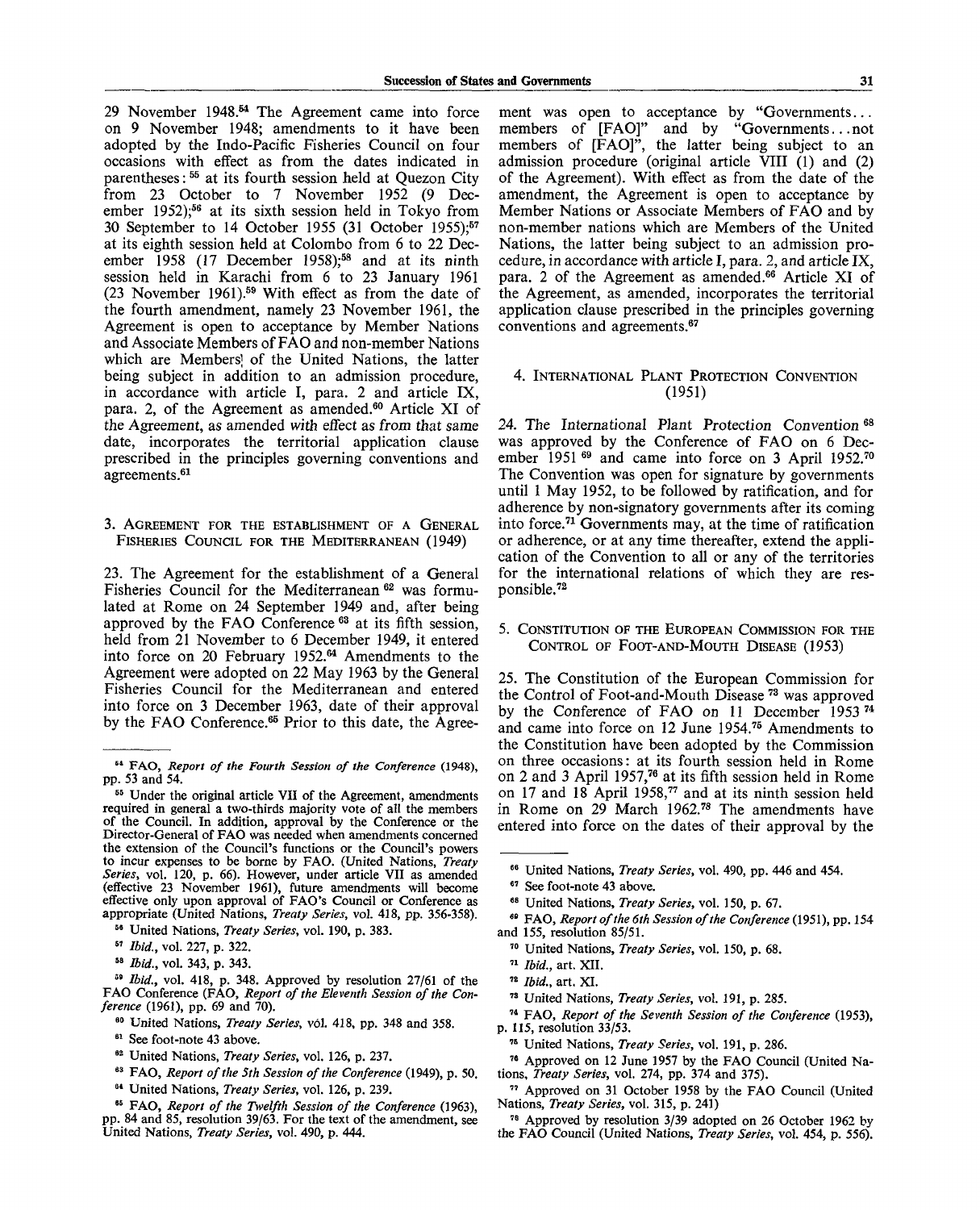Council of FAO. The Constitution is open to acceptance by European Member Nations of FAO and by European members of the International Office of Epizootics which are Members of the United Nations. Other European nations which are Members of the United Nations may be admitted to membership through an admission procedure.<sup>79</sup>

## 6. PLANT PROTECTION AGREEMENT FOR THE SOUTH EAST ASIA AND PACIFIC REGION (1956)

26. The Plant Protection Agreement for the South East Asia and Pacific Region<sup>80</sup> was given final approval by the FAO Council on 26 November 1955<sup>81</sup> and came into force on 2 July 1956.<sup>82</sup> The Agreement was open for signature until the date of its entry into force (2 July 1956) and for adherence as from that date.<sup>83</sup> It is open to participation by the Government of any State situated in the South East Asia and Pacific Region or any Government responsible for the international relations of a territory or territories in the Region.<sup>84</sup> The Region "comprises the territories in South East Asia east of the western border of Pakistan and south of the Himalayas, the southern border of China and the northern border of the Philippines, and all those territories in the Pacific Ocean, the South China Sea and the Indian Ocean situated wholly or partly in the area bounded by longitudes 100° East and 165° West and latitudes 15° North and 20° South, but excluding Australia".<sup>85</sup>

7. CONVENTION PLACING THE INTERNATIONAL POPLAR COMMISSION WITHIN THE FRAMEWORK OF FAO (1959)

27. The Convention placing the International Poplar Commission within the framework of  $FAO<sup>86</sup>$  was approved by the Conference of FAO on 19 November 1959.<sup>87</sup> and came into force on 26 September 1961. An amendment to article IV of the Convention was adopted by the International Poplar Commission at its second special session, held at Rome on 30 October 1967<sup>88</sup> and entered into force on 21 November 1967,

83  *Ibid.,* pp. 406 and 407, art. X, paras. 2 and 3.

the date of its approval by the FAO Conference.<sup>89</sup> The Convention is open to acceptance by Member Nations or Associate Members of FAO and by non-member Nations which are States Members of the United Nations, the latter being subject to an admission procedure.<sup>90</sup> Article XIV of the Convention incorporates the territorial application clause prescribed in the "principles governing conventions and agreements".<sup>91</sup>

8. AGREEMENT FOR THE ESTABLISHMENT OF A COMMISSION FOR CONTROLLING THE DESERT LOCUST IN THE EASTERN REGION OF ITS DISTRIBUTION AREA IN SOUTH WEST ASIA (1963)

28. The Agreement for the establishment of a Commission for Controlling the Desert Locust in the Eastern Region of its Distribution Area in South West Asia<sup>92</sup> was approved by the Conference of FAO on 3 December 1963 $\frac{93}{3}$  on the basis of a recommendation originally made by a special conference held in Teheran from 1 to 4 October 1962. It came into force on 15 December 1964. The Agreement is open to acceptance by Member Nations or Associate Members of FAO situated in the Region and by non-member Nations situated in the Region which are Members of the United Nations, the latter being subject to an admission procedure.<sup>94</sup> The Region is defined as consisting of "the territories of Afghanistan, India, Iran and Pakistan and any territories adjacent to the above countries".<sup>95</sup> Article XVI of the Agreement incorporates the territorial application clause prescribed in the "principles governing conventions and agreements".<sup>96</sup>

9. AGREEMENT FOR THE ESTABLISHMENT OF A COMMISSION FOR CONTROLLING THE DESERT LOCUST IN THE NEAR EAST (1965)

29. The Agreement for the establishment of a Commission for Controlling the Desert Locust in the Near East<sup>97</sup> was approved by the Council of FAO at its forty-fourth session held from 21 June to 2 July 1965,98 on the basis of recommendations made by the Conference in resolution 9/61<sup>99</sup> and by a special technical conference held in Beirut from 15 to 18 March 1965. It came into force on 21 February 1967. The Agreement is open to

82 United Nations, *Treaty Series,* vol. 529, p. 217.

- 84 United Nations, *Treaty Series,* vol. 529, pp. 218 and 220, art. I.
- 96  *Ibid.,* p. 218, preamble.
- <sup>98</sup> See foot-note 43 above.
- 97 United Nations, *Treaty Series,* vol. 592, p. 215.

<sup>79</sup> Article I, para. 1, and article XV, para. 2 of the Constitution (United Nations, *Treaty Series,* vol. 454, pp. 556 and 562). Prior to the date of the last amendments "membership of the United Nations" was not a condition of participation by European non-member Nations of FAO.

<sup>80</sup> United Nations, *Treaty Series,* vol. 247, **p. 400.**

<sup>81</sup> FAO, *Proceedings of the Twenty-third Session of the Council,* document CL/23/PV-1. See also: FAO, document CL/23/3 and *Report of the Twenty-first Session of the Council,* pp. 20 and 21.

<sup>82</sup> United Nations, *Treaty Series,* vol. 247, p. 400.

<sup>81</sup>  *Ibid.,* p. 406, art. X, para. 1.

<sup>8</sup>e  *Ibid.,* p. 400, article 1 *(a)* of the Agreement. The definition of the area has been modified by an amendment to article 1 *(a)* of the Agreement, not yet in force (FAO, *Report of the Forty-ninth Session of the Council* (1967), pp. 14 and 15, resolution 2/49).

<sup>86</sup> United Nations, *Treaty Series,* vol. 410, p. 155.

<sup>87</sup> FAO, *Report of the Tenth Session of the Conference* (1959), pp. 227 and 228, resolution 61/59.

<sup>88</sup> United Nations, *Statement of Treaties and International Agreements registered or filed and recorded with the Secretariat* (hereinafter referred to as "United Nations, *Statement"),* April 1968, p. 10.

<sup>&</sup>lt;sup>89</sup> FAO, *Report of the Fourteenth Session of the Conference* (1967), pp. 103 and 104, resolution 18/67.

<sup>90</sup> United Nations, *Treaty Series,* vol. 410, p. 158, art. II.

<sup>&</sup>lt;sup>91</sup> See foot-note 43 above.

<sup>93</sup> FAO, *Report of the Twelfth Session of the Conference* (1963), p. 92, resolution 44/63.

<sup>&</sup>lt;sup>98</sup> FAO, *Report of the Forty-fourth Session of the Council* (1965), p. 39, resolution 6/44.

<sup>99</sup> FAO, *Report of the Eleventh Session of the Conference* (1961), pp. 30 and 31.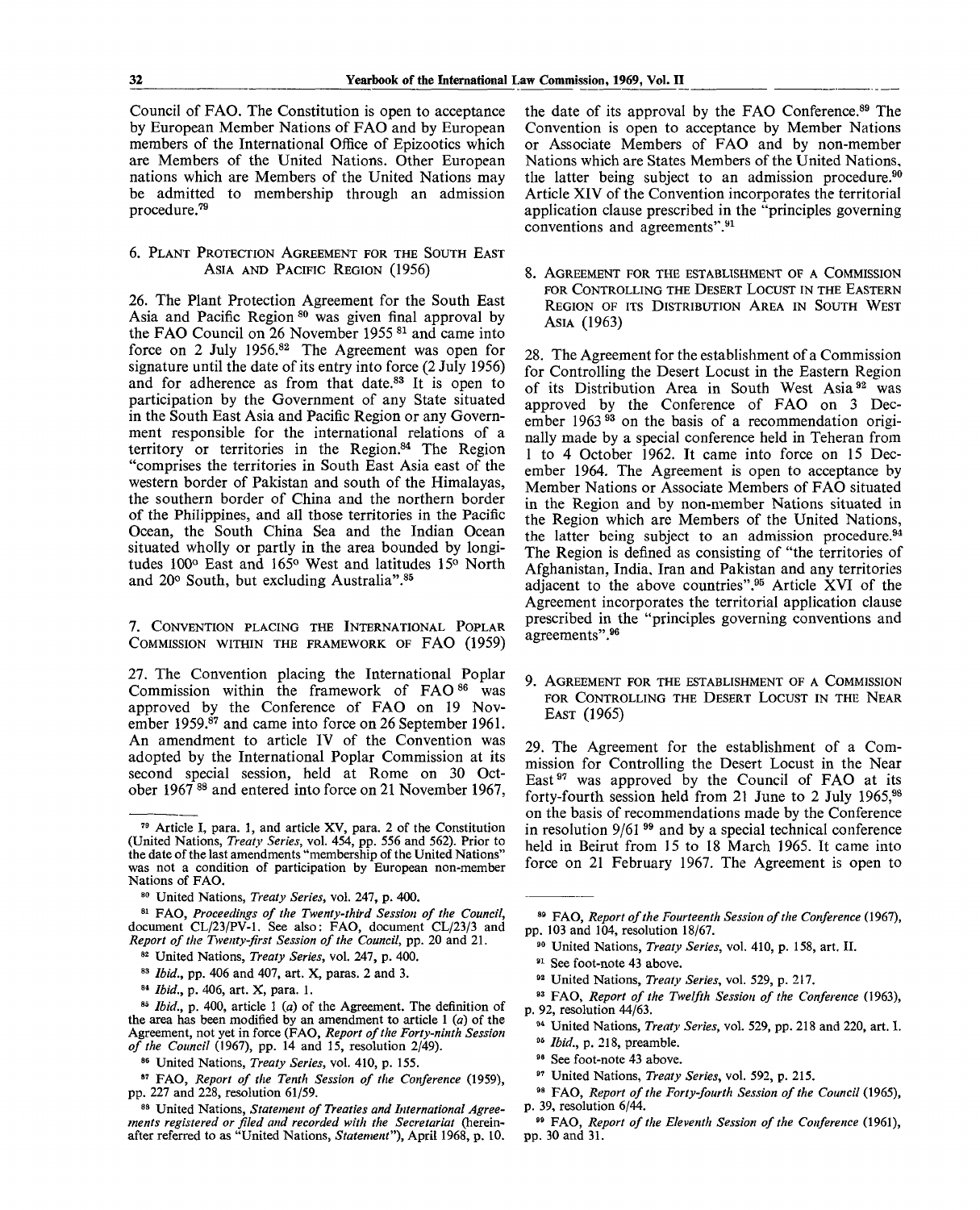acceptance by Member Nations or Associate Members of FAO "situated in the Region" and by non-member Nations "situated in the Region that are Members of the United Nations", the latter being subject to an admission procedure.<sup>100</sup> The Region is defined as consisting of "the territories of Iraq, Jordan, Kuwait, Lebanon, Saudi Arabia, Sudan, Syrian Arab Republic, Turkey, United Arab Republic and Yemen and of other territories in the Arabian Peninsula situated south of latitude 27 degrees north".<sup>101</sup> Article XV of the Agreement incorporates the territorial application clause prescribed in the "principles governing conventions and agreements".<sup>102</sup>

# C. *Description of relevant cases concerning participation in FAO instruments*

30. Cases concerning participation in FAO instruments are described below with a view to ascertaining any features of States' succession to multilateral treaties that may be present in the practice of the Organization. In that light, the present section reviews participation in connexion with both the FAO Constitution (subsection *(a))* and the multilateral conventions and agreements concluded within FAO and deposited with its Director-General (subsection *(b)).* The description of each case is based on FAO official documents, in particular the reports of the successive sessions of the FAO Conference,<sup>103</sup> and on the *Treaty Series* of the United Nations.

# *(a)* CASES RELATING TO THE FAO **CONSTITUTION**

31. As at 31 January 1969 there were 117 Member Nations<sup>101</sup> and 2 associate members<sup>105</sup> of FAO. Fiftyone of the present 117 Member Nations are newly inde-

104 Afghanistan, Algeria, Argentina, Australia, Austria, Barbados, Belgium, Bolivia, Botswana, Brazil, Bulgaria, Burma, Burundi, Cambodia, Cameroon, Canada, Central African Republic, Ceylon, Chad, Chile, Colombia, Congo (Brazzaville), Congo (Democratic Republic of the), Costa Rica, Cuba, Cyprus, Dahomey, Denmark, Dominican Republic, Ecuador, El Salvador, Ethiopia, Federal Republic of Germany, Finland, France, Gabon, Gambia, Ghana, Greece, Guatemala, Guinea, Guyana, Haiti, Honduras, Hungary, Iceland, India, Indonesia, Iran, Iraq, Ireland, Israel, Italy, Ivory Coast, Jamaica. Japan, Jordan, Kenya, Kuwait, Laos, Lebanon, Lesotho, Liberia, Libya, Luxembourg, Madagascar, Malawi, Malaysia, Mali, Malta, Mauritania, Mauritius, Mexico, Morocco, Nepal, Netherlands, New Zealand, Nicaragua, Niger, Nigeria, Norway, Pakistan, Panama, Paraguay, Peru, Philippines, Poland, Portugal, Republic of Korea, Romania, Rwanda, Saudi Arabia, Senegal, Sierra Leone, Somalia, Spain, Sudan, Sweden, Switzerland, Syrian Arab Republic, Thailand, Togo, Trinidad and Tobago,

pendent States, emerged since the entry into force of the FAO Constitution from non-metropolitan territories for the international relations of which a Member Nation of FAO was responsible before their independence. All those cases have been grouped below in subsection 1. Cases concerning changes (formation and dissolution of unions; partition; transfer of sovereignty; etc.) undergone by Member Nations or Associate Members of FAO have been grouped in subsection 2.

1. ADMISSION AS MEMBER NATIONS OF FORMER NON-METROPOLITAN TERRITORIES FOR WHOSE INTERNATIONAL RELATIONS A MEMBER NATION WAS RESPONSIBLE

# (i) *After attaining independence*

32. Pursuant to article II, paragraph 2 of the Constitution (see paragraph 8 above), thirty-five States former non-metropolitan territories for whose international relations a Member Nation of FAO was responsible were, after attaining independence, admitted by the Conference as Member Nations of the Organization and became, upon acceptance of the obligations of the Constitution, parties thereto.

33. The following six States were admitted before the Conference, at its sixth session in 1951, amended the original text of article II of the FAO Constitution as to the effective date of admission (see paragraph 9 above):

| <b>States</b>                     |  |  | Dates of<br>approval of application<br>for admission | Effective date<br>of membership 106 |
|-----------------------------------|--|--|------------------------------------------------------|-------------------------------------|
| Ceylon $\ldots$ $\ldots$ $\ldots$ |  |  | 14 April 1948 107                                    | 21 May 1948                         |
| Israel.                           |  |  | 23 Nov. 1949 108                                     | 23 Nov. 1949                        |
| Jordan                            |  |  | 10 Nov. 1950 109                                     | 23 Jan. 1951                        |
| Cambodia                          |  |  | 10 Nov. 1950 <sup>109</sup>                          | 11 Nov. 1950                        |
| Viet-Nam. $\ldots$ .              |  |  | 10 Nov. 1950 109                                     | 11 Nov. 1950                        |
| Laos                              |  |  | 21 Nov. 1951 110                                     | 21 Nov. 1951                        |

34. When applying for admission, as well as at the time of effective membership, *Cambodia, Viet-Nam* and *Laos* were independent within the French Union. Their applications were transmitted to FAO in communications the pertinent paragraphs of which are quoted below:

Tunisia, Turkey, Uganda, United Arab Republic, United Kingdom of Great Britain and Northern Ireland, United Republic of Tanzania, United States of America, Upper Volta, Uruguay, Venezuela, Viet-Nam, Yemen, Yugoslavia, Zambia.

106 Bahrain and Qatar.

<sup>106</sup> FAO, Manual, chap. VI, sect. 615 (hereinafter referred to as "FAO, *Manual").*

107 FAO, *Report of the Special Session of the Conference* (1948), p. 2.

<sup>108</sup> FAO, Report of the 5th Session of the Conference (1949), pp. 3 and 4.

<sup>109</sup> FAO, *Report of the Special Session of the Conference* (1950), pp. 3 and 4.

110 FAO, *Report of the 6th Session of the Conference* (1951), pp. 138 and 139.

<sup>100</sup> United Nations, *Treaty Series,* vol. 592, pp. 216 and 218, art. 1.

<sup>101</sup>  *Ibid.,* preamble.

<sup>102</sup> Sec foot-note 43 above.

<sup>&</sup>lt;sup>103</sup> The FAO Conference meets in regular session once every two years (FAO, Basic Texts (1968), vol. I, p. 10, Constitution, art. III, para. 6). The last session (fourteenth) took place from 4-23 November 1967.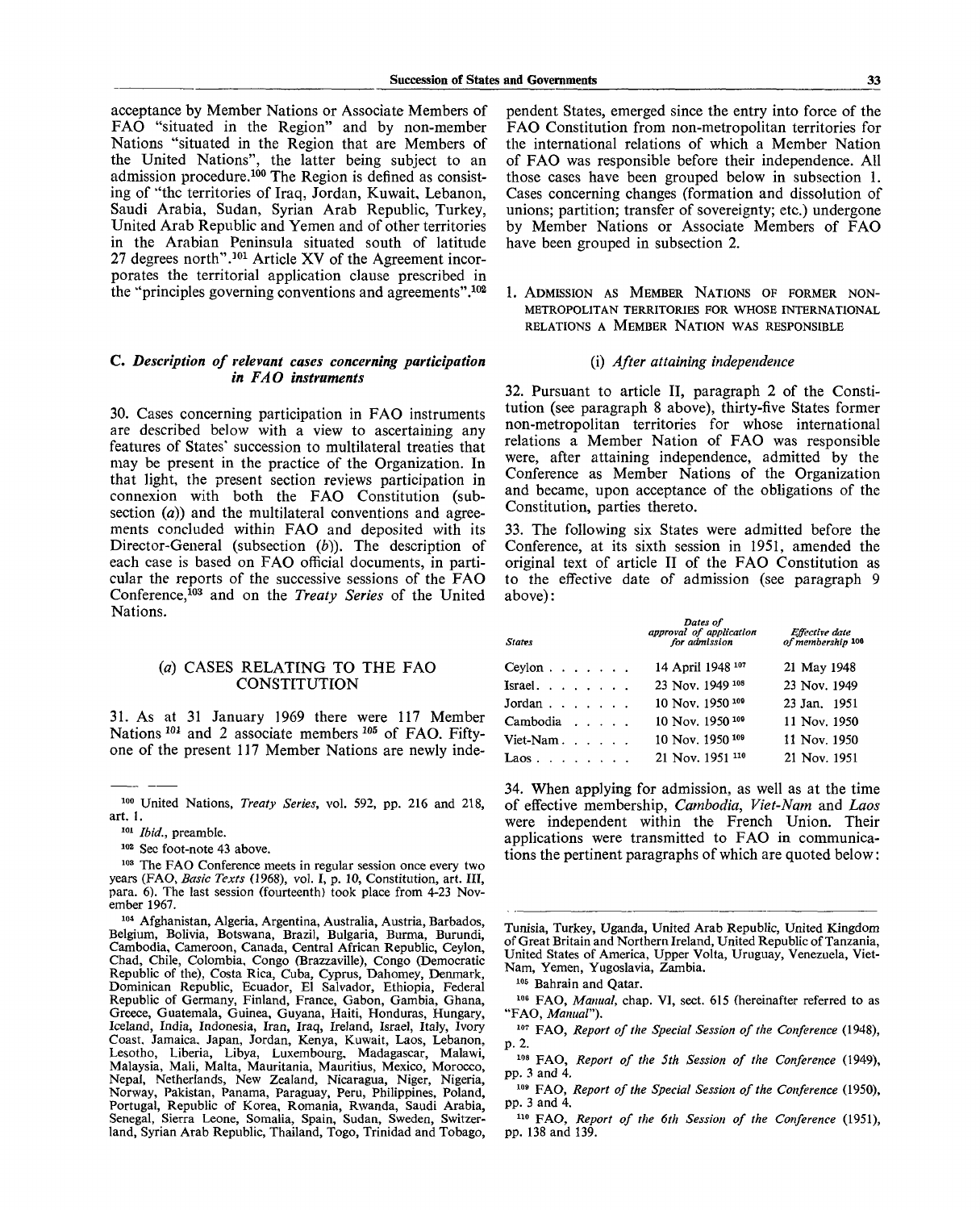#### $Cambodia$ <sup>111</sup>

Letter dated 30 August 1950, from the Minister of Foreign Affairs of the Kingdom of Cambodia, addressed to the Director-General of FAO:

Cambodia, having acquired the status of an independent State within the French Union, following ratification by the Republic of France of the Franco-Khmer Treaty of 8 November 1949, is desirous of participating, as a full Member, in the work of [FAO].

I have the honour to request you to submit to the... [Conference] ... the candidacy of Cambodia with a view to its admission to membership in the Organization.

 $\ddotsc$ 

 $\sim$ 

#### *Viet-Nam*<sup>112</sup>

Letter dated 31 August 1950, from the President of the Government, Minister of Foreign Affairs of the State of Viet-Nam, addressed to the Director-General of FAO:

Viet-Nam, having acquired the status of an independent State within the French Union, following ratification by the French Parliament, on 2 February 1950, of the Agreement negotiated on 8 March 1949 between M. Vincent Auriol, President of the French Republic, and His Majesty Bao-Dai, Chief of State of Viet-Nam, is desirous of participating in the action undertaken by the Food and Agriculture Organization of the United Nations...

Therefore, I have the honour to request you to submit to the... Conference... the application of the State of Viet-Nam for membership in the Food and Agriculture Organization.

In submitting the request for the admission of Viet-Nam, the Government of His Majesty Bao-Dai declares its acceptance of the Constitution of the Food and Agriculture Organization of the United Nations together with the obligations thereby incurred, which it promises to observe, and affirms its wish to co-operate fully with the other Member States.

# $\ddot{\phantom{a}}$

# *Laos*<sup>113</sup>

Letter dated 23 October 1951, from the Embassy of the French Republic in Italy, addressed to the Director-General of FAO:

The Government of Laos has requested the French Government to inform you of its decision to apply for membership in the Food and Agriculture Organization of the United Nations.

The French Government would therefore request that the application for membership of Laos be placed on the agenda of the forthcoming session of the Conference.

 $\ddotsc$ 

 $\ddotsc$ 

35. The remaining twenty-nine States were admitted after the adoption of the amendment to article II referred to in paragraph 33 above, as from the indicated dates:

| States                                                                                                                                                                     | Effective date<br>of membership |
|----------------------------------------------------------------------------------------------------------------------------------------------------------------------------|---------------------------------|
| Morocco. $\cdots$ .                                                                                                                                                        | 13 September 1956 114           |
| Sudan.                                                                                                                                                                     | 13 September 1956 114           |
| Ghana                                                                                                                                                                      | 9 November 1957 115             |
| Federation of Malaya                                                                                                                                                       | 9 November 1957 115             |
| Guinea                                                                                                                                                                     | 5 November 1959 116             |
| Central African Republic.<br>$\ddot{\phantom{a}}$                                                                                                                          | 9 November 1961 117             |
| Chad<br>والمتعارف والمتعارف والمتعارف والمتعارفات                                                                                                                          | 9 November 1961 117             |
| Congo (Brazzaville) $\ldots$ $\ldots$                                                                                                                                      | 9 November 1961 117             |
| Congo (Democratic Republic of the).                                                                                                                                        | 9 November 1961 117             |
| Dahomey                                                                                                                                                                    | 9 November 1961 117             |
| Gabon.                                                                                                                                                                     | 9 November 1961 117             |
| Ivory Coast $\ldots$                                                                                                                                                       | 117<br>9 November 1961          |
| Kuwait $\ldots$ , $\ldots$ , $\ldots$<br>$\ddot{\phantom{a}}$<br>$\ddot{\phantom{0}}$<br>$\sim 10^{-1}$                                                                    | 9 November 1961 117             |
| Madagascar                                                                                                                                                                 | 9 November 1961 117             |
| Mali.<br>and a series and<br>$\cdots$<br>$\ddot{\phantom{0}}$                                                                                                              | 9 November 1961 117             |
| Mauritania                                                                                                                                                                 | 9 November 1961<br>117          |
| Niger $\ldots$ $\ldots$ $\ldots$ $\ldots$                                                                                                                                  | 9 November 1961 117             |
| Senegal $\ldots$                                                                                                                                                           | 9 November 1961 117             |
| Sierra Leone                                                                                                                                                               | 9 November 1961 117             |
| Upper Volta $\ldots$ $\ldots$ $\ldots$ $\ldots$                                                                                                                            | 9 November 1961 117             |
| Algeria                                                                                                                                                                    | 19 November 1963 118            |
| Burundi.                                                                                                                                                                   | 19 November 1963 <sup>118</sup> |
| Rwanda $\ldots$<br>$\sim$ $\sim$ $\sim$<br>$\sim$                                                                                                                          | 19 November 1963 118            |
| Trinidad and Tobago<br>a.<br>$\ddot{\phantom{0}}$<br>ï<br>$\ddot{\phantom{0}}$                                                                                             | 19 November 1963 118            |
| Uganda $\ldots$ $\ldots$<br>$\cdots$<br>$\ddot{\phantom{0}}$<br>$\sim$                                                                                                     | 19 November 1963 118            |
| The Gambia $\ldots$ $\ldots$<br>$\ddot{\phantom{0}}$<br>$\ddot{\phantom{1}}$<br>$\ddot{\phantom{a}}$<br>$\ddot{\phantom{0}}$<br>$\mathbf{r}$                               | 22 November 1965 <sup>119</sup> |
| Malawi<br>$\ddot{\phantom{a}}$<br>$\mathbf{r}$                                                                                                                             | 22 November 1965 <sup>119</sup> |
| Zambia<br>$\mathbf{r}$ , and $\mathbf{r}$<br>$\mathbf{L} = \mathbf{L} \times \mathbf{L}$<br>$\mathbf{r}=\mathbf{r}+\mathbf{r}$ .<br>$\overline{\phantom{a}}$               | 22 November 1965 119            |
| Barbados<br>$\mathbf{A}$<br>$\mathbf{r} = \mathbf{r} + \mathbf{r}$ .<br>k.<br>$\ddot{\phantom{0}}$<br>$\ddot{\phantom{0}}$<br>$\ddot{\phantom{a}}$<br>$\ddot{\phantom{0}}$ | 6 November 1967 <sup>120</sup>  |

#### (ii) *Before attaining full independence*

#### a. *Membership effective prior to accession to full independence*

36. Before attaining full independence, *Burma, Indonesia* and *Tunisia* became additional Member Nations of FAO. The first two States were admitted, and their membership became effective, prior to the adoption of the amendment to article II of the Constitution referred to in para-

- 114 FAO, *Report of the Third Special Session of the Conference* (1956), pp. 2 and 3.
- 116 FAO, *Report of the Ninth Session of the Conference* (1957), pp. 205 and 206.
- 116 FAO, *Report of the Tenth Session of the Conference* (1959), p. 268.
- 117 FAO, *Report of the Eleventh Session of the Conference* (1961), pp. 84 and 85.

118 FAO, *Proceedings of the Twelfth Session of the Conference* (1963), sixth plenary meeting, document C 63/PV-6, and *Report of the Twelfth Session of the Conference* (1963), p. 103.

110 FAO, *Manual* and *Report of the Thirteenth Session of the Conference* (1965), p. 105.

120 FAO, *Proceedings of the Fourteenth Session of the Conference* (1967), fourth plenary meeting, document C 67/PV-4 and *Report of the Fourteenth Session of the Conference* (1967), p. 124.

<sup>111</sup> FAO, *Special Session of the Conference* (1950), document C 50/15, annex II.

<sup>112</sup>  *Ibid.,* annex III.

<sup>113</sup> FAO, *6th Session of the Conference* (1951), document C 51/5, supplement 1, appendix I.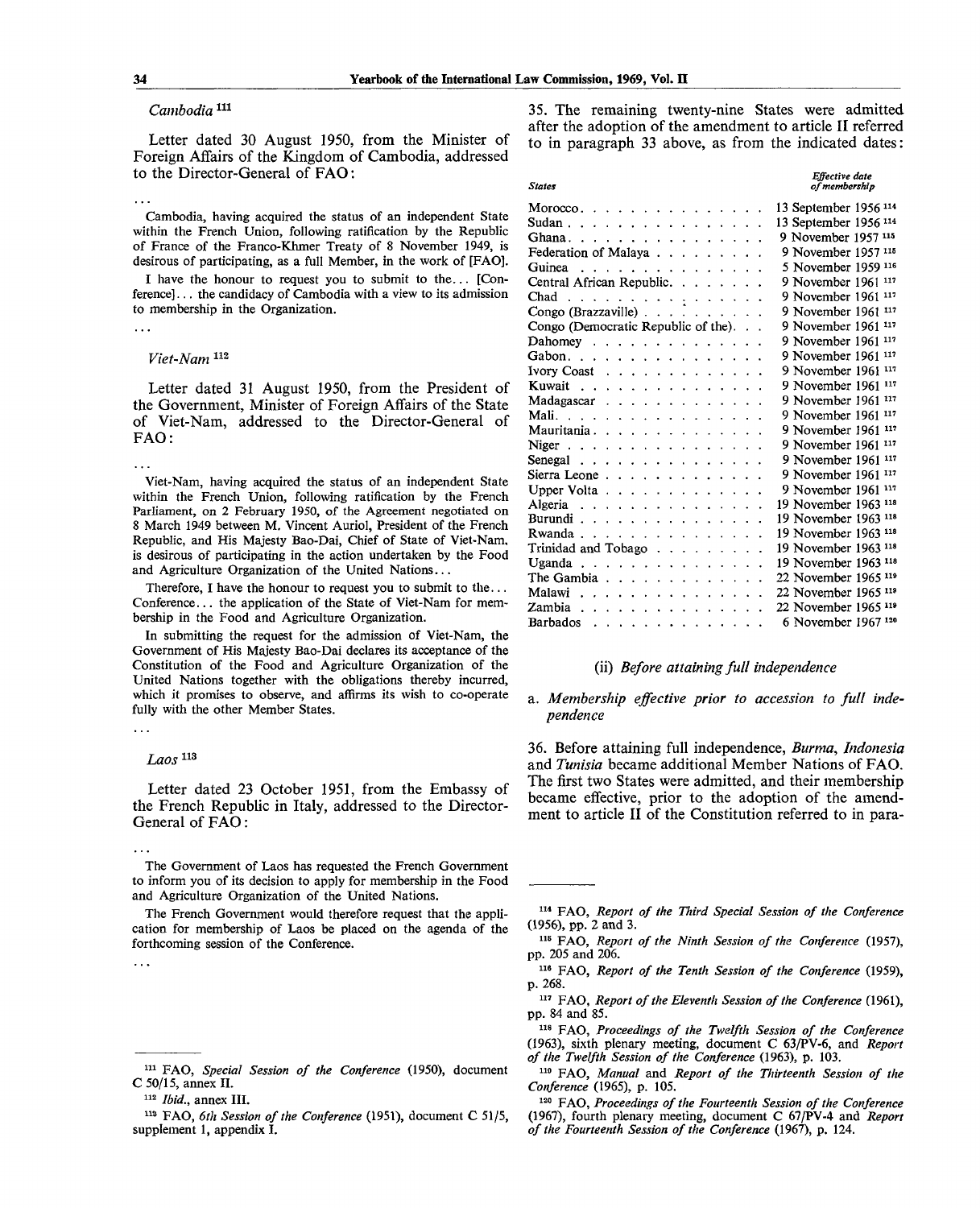graph 33 above. *Tunisia* was admitted after the adoption of said amendment and at the same session of the Conference at which associate membership was established.<sup>121</sup> A brief description is given below of the process of admission to FAO as regards those three States.

## *Burma*

37. At its third session (1947), the Conference had before it. *inter alia,* an application for membership from the Government of Burma, dated 25 August 1947.<sup>122</sup> On the recommendation of its General Committee the Conference, at the third plenary meeting held on 26 August 1947, decided that "in order to allow delegations to obtain instructions regarding [that] application. .., the vote... be delayed for a maximum of one week".<sup>123</sup> The application having been approved at the sixth plenary meeting, held on 2 September 1947,<sup>124</sup> Burma became a Member Nation with effect as from 11 September 1947.<sup>125</sup> Burma attained independence on 4 January 1948, date of the entry into force of the "Treaty (with Exchange of Notes) between the Government of the United Kingdom of Great Britain and Northern Ireland and the provisional Government of Burma regarding the recognition of Burmese independence and related matters".<sup>126</sup>

## *Indonesia*

38. At its fifth session (1949), the Conference had before it an application for membership from the Government of Indonesia dated 20 October 1949.<sup>127</sup> As regards this application the seventh session of the Council had reported to the Conference as follows:

With respect to the application of Indonesia, the Council wishes to place before the Conference the following information regarding the status of that country, supplied by the representative of the Netherlands :

A Provisional Federal Government of Indonesia is now in existence and Indonesia is virtually fully sovereign, since the treaty signed on 2 November 1949 between the Netherlands and Indonesia provides for official transfer of sovereignty not later than 30 December 1949.

A Delegation will attend the Conference with full powers from that Provisional Federal Government, and with the concurrence of all the parties to that treaty, to accept the Constitution of FAO.

While decision on the application for membership is entirely a matter for determination by the Conference, the Council wishes to point out that if the admission of Indonesia were postponed because that country had not yet obtained full status of sovereignty it would involve a delay of at least one year, while that status will presumably become effective not later than three weeks after the

conclusion of the Conference. It would also point out that in the past the Conference has admitted nations to membership before such nations had actually become fully sovereign.<sup>128</sup>

39. On the recommendation of its General Committee <sup>129</sup> the Conference, at the fourth plenary meeting held on 23 November 1949, approved Indonesia's application for admission.<sup>130</sup> At the fifth plenary meeting of the Conference, the Indonesian representative stated:

On behalf of Indonesia and its people I wish to express my gratitude to the Conference for admitting Indonesia as a member of the Food and Agriculture Organization. I also wish to thank the Government of the Netherlands for transmitting the application for membership of Indonesia and the Netherlands delegation to this Conference for its efforts to achieve this result. Our delegation has been empowered to accept, in accordance with article 2, the Constitution of FAO. In the very near future, Indonesia will be an independent and sovereign State and we are grateful that the FAO is the first specialized agency of which Indonesia becomes a member...<sup>131</sup>

Indonesia's membership of FAO became effective as from 28 November 1949.<sup>132</sup>

#### *Tunisia*

40. At its eighth session, on 23 November 1955, the Conference was informed that an application for membership had been submitted by the Government of France on behalf of the Government of *Tunisia.* On the recommendation of the General Committee, which had reported that

the Minister of National Economy of *Tunisia,* who would be representing his Government on that occasion, had full powers to accept the FAO Constitution as required under article II (2) of that instrument,

the Conference decided to add to the agenda of its eighth session the question of admission of Tunisia to membership of the Organization. The application having been approved, Tunisia was admitted to membership as of  $25$  November 1955.<sup>133</sup> It is to be noticed that although the application was made by France on behalf of Tunisia, which attained full independence on 20 March 1956, the acceptance of the Constitution was made by Tunisian authorities. It must also be pointed out that the decision concerning the admission of *Tunisia* as a Member Nation was taken some days after the adoption at the same session of the Conference, of the amendment to the FAO Constitution providing for associate membership.<sup>13</sup>\* The reference *to* article II,

- 130 FAO, *Proceedings of the Fifth Session of the Conference* (1949), p. 38, document C 49/PV-4.
	- 131  *Ibid.,* p. 39, document C 49/PV-5.
	- 132 FAO, *Manual.*
- 183 FAO, *Report of the Eighth Session of the Conference* (1955), pp. 177 and 178.

<sup>121</sup> See para. 12 above.

<sup>&</sup>lt;sup>122</sup> FAO, *Report of the Third Session of the Conference* (1947), p. 3.

<sup>123</sup> FAO, *Proceedings of the Third Session of the Conference* (1947), pp. 7 and 8.

<sup>121</sup>  *Ibid.,* p. 33.

<sup>125</sup> FAO, *Manual.*

<sup>126</sup> United Nations, *Treaty Series,* vol. 70, p. 184.

<sup>127</sup> FAO, *Report of the 5th Session of the Conference* (1949), pp. 3 and 4.

<sup>128</sup> FAO, *Report of the Seventh Session of the Council* (14-17 November 1949), pp. 22 and 23.

<sup>129</sup> FAO, *Fifth Session of the Conference* (1949), *Report of General Committee,* document C 49/34.

<sup>134</sup> See paragraph 12 above. The amendment was adopted at the sixth plenary meeting, on 18 November 1955 (FAO, *Proceedings of the Eighth Session of the Conference* (1955), pp. 92 and 93, document C 55/PV-6) after having been approved "in principle" by the Con- *(Continued on next page.)*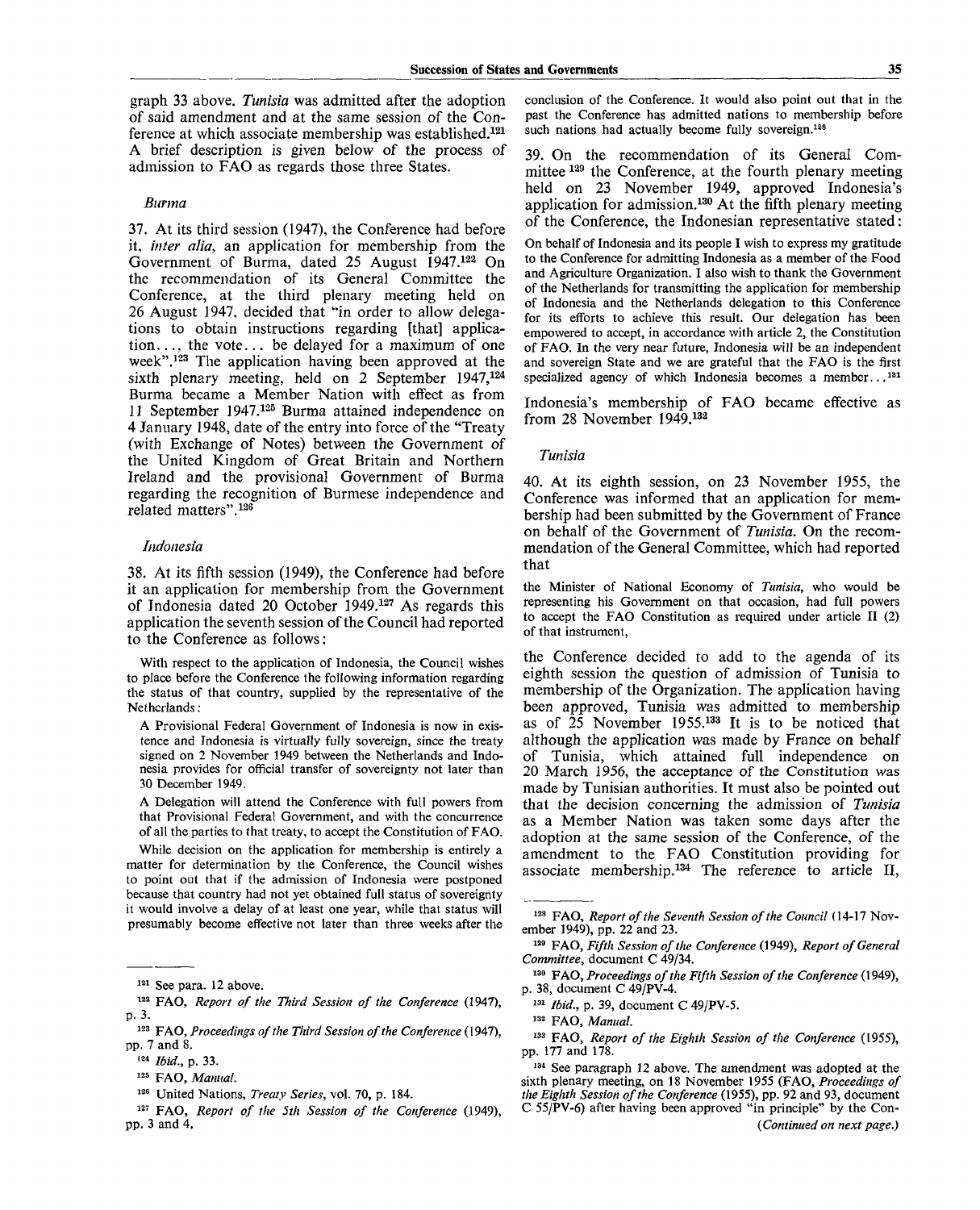para. 2, in the General Committee's report makes clear, however, that the status granted was that of a Member Nation, which was the one indicated in the application submitted by France.

### b. *Membership effective after accession to independence*

41. Beginning at the tenth session, in 1959, fourteen nations were admitted to membership by decisions taken by the Conference prior to their accession to independence, the effectiveness of their membership being, however, postponed until a date subsequent to that of independence. A brief description is given below of the process of admission to FAO as regards those nations.

#### *Cyprus, Nigeria* and *Somalia; Cameroon* and *Togo*

42. At its tenth session in 1959, the Conference had before it: (*a*) an application for associate, membership on behalf of *Somalia,* at the time a Trust Territory under Italian Administration, *(b)* applications on behalf of *Cyprus* and the *Federation of Nigeria* for associate membership until they became independent and for membership from the date on which they became independent, and  $(c)$  applications for membership, under cover of transmittal letters from the French Government, from the *Republic of Togo* and the *State of Cameroon,* nations still under Trusteeship.<sup>135</sup>

43. The Conference noted that those five applications concerned nations which would become independent during 1960 and the wish of the applying metropolitan Powers that they were admitted without delay. The Conference agreed with that wish "since the interests of FAO would undoubtedly be best served if the membership of the Organization included the largest possible number of States"<sup>136</sup> and adopted, on 5 November 1959, the two resolutions quoted below:

#### *Resolution 89/59:*

#### *The Conference*

*Decides,* with respect to the applications received concerning Cyprus, Nigeria, Cameroon, Togo and Somalia:

*(a)* to proceed to a secret ballot as laid down in Article II of the Constitution;

*(b)* to grant membership to each of the above nations that obtain the required two-thirds majority of the votes cast, on condition that the government of each such nation shall submit to the Director-General, after the end of trusteeship or on accession to independence, an instrument confirming its desire to be a member of the Organization and its acceptance of the obligations of the Constitution;

#### *(Continued.)*

136 FAO, *Report of the Tenth Session of the Conference* (1959), pp. 266 and 267.

(c) that such admission to membership shall take effect on the day of receipt of the aforesaid instrument if found valid, and that all Member Nations shall immediately be notified accordingly;

*(d)* in respect of Cyprus, Nigeria and Somalia only, that for the interim period, i.e., from the time the results of the ballot have been announced until accession to membership, each Nation having obtained the required majority shall enjoy the privileges set out in paras. 3 and 4 of Article II of the Constitution.<sup>137</sup>

#### *Resolution 92/59:*

#### *The Conference*

*Having proceeded* to a secret ballot in accordance with article II para. 2 of the Constitution and Rule XII, para. 7 of the Rules adopted by the Conference

*Declares* that Cyprus, the Federation of Nigeria, the State of Cameroon, the Republic of Togo and Somalia are admitted as members of the Food and Agriculture Organization of the United Nations as from the date on which trusteeship ends in the case of Cameroon, Somalia and Togo, and as from the date on which they become independent in the case of Cyprus and Nigeria.<sup>138</sup>

44. In accordance with resolution 89/59, *Cyprus, Nigeria* and *Somalia* became Associate Members as from the date of the adoption of the resolution (5 November 1959). Paragraphs 3 and 4 of article II of the Constitution mentioned in paragraph *(d)* of the said Resolution refer to associate membership. *Togo* and *Cameroon,* however, were not admitted to associate membership. This conclusion is supported by the fact that in assessing the contributions to be paid for the new members and associate members for the fiscal year 1959, the Conference did not include Togo and Cameroon.<sup>139</sup> The nongranting of associate membership to *Togo* and *Cameroon* might be explained by the fact that their applications were for membership only, while that of *Somalia* was for associate membership and those of *Cyprus* and *Nigeria* for associate membership until independence and for membership thereafter. In accordance with resolution 92/59, read together with resolution 89/59, although the admission as Member Nations of all five nations *(Cameroon, Cyprus, Nigeria, Somalia* and *Togo)* was approved at the time, their membership in that capacity was to take effect on the day of the receipt by FAO of their instruments of acceptance, after accession to independence or the end of trusteeship. The five States concerned attained independence in I960.<sup>140</sup> Upon fulfilment of the conditions laid down by resolution  $89/59$ their membership became effective as from the dates indicated in parentheses.<sup>141</sup>  *Cameroon* (22 March 1960); *Cyprus* (14 September 1960); *Nigeria* (11 October 1960); *Somalia* (17 November 1960); *Togo* (23 May 1960).

# *Jamaica* and *Tanganyika*

45. At its eleventh session (1961) the Conference had before it applications for associate membership from the Government of the United Kingdom on behalf of

ference at its previous session (FAO, *Report of the Seventh Session of the Conference* (1953), pp. 141 and 142). Since amendments of this kind enter into effect immediately (FAO, *Basic Texts* (1968), vol. I, p. 24, Constitution, article XX, para. 2). It would appear that Tunisia might have been admitted to associate membership rather than to full membership.

<sup>135</sup> FAO, Tenth Session of the Conference (1959), documents C 59/40; C 59/40, Suppl. 1; C59/LIM/9; and *Report of the Tenth Session of the Conference* (1959), p. 266.

<sup>137</sup>  *Ibid.,* p. 267.

<sup>138</sup>  *Ibid.,* pp. 268 and 269.

<sup>&</sup>lt;sup>139</sup> FAO, Report of the Tenth Session of the Conference (1959), pp. 270 and 271, resolution 94/59.

<sup>140</sup> The respective dates of independence are as follows: *Cameroon* (1 January 1960); *Cyprus* (16 August 1960); *Nigeria* (1 October 1960); *Somalia* (1 July 1960); *Togo* (27 April 1960).

<sup>141</sup> FAO, *Manual.*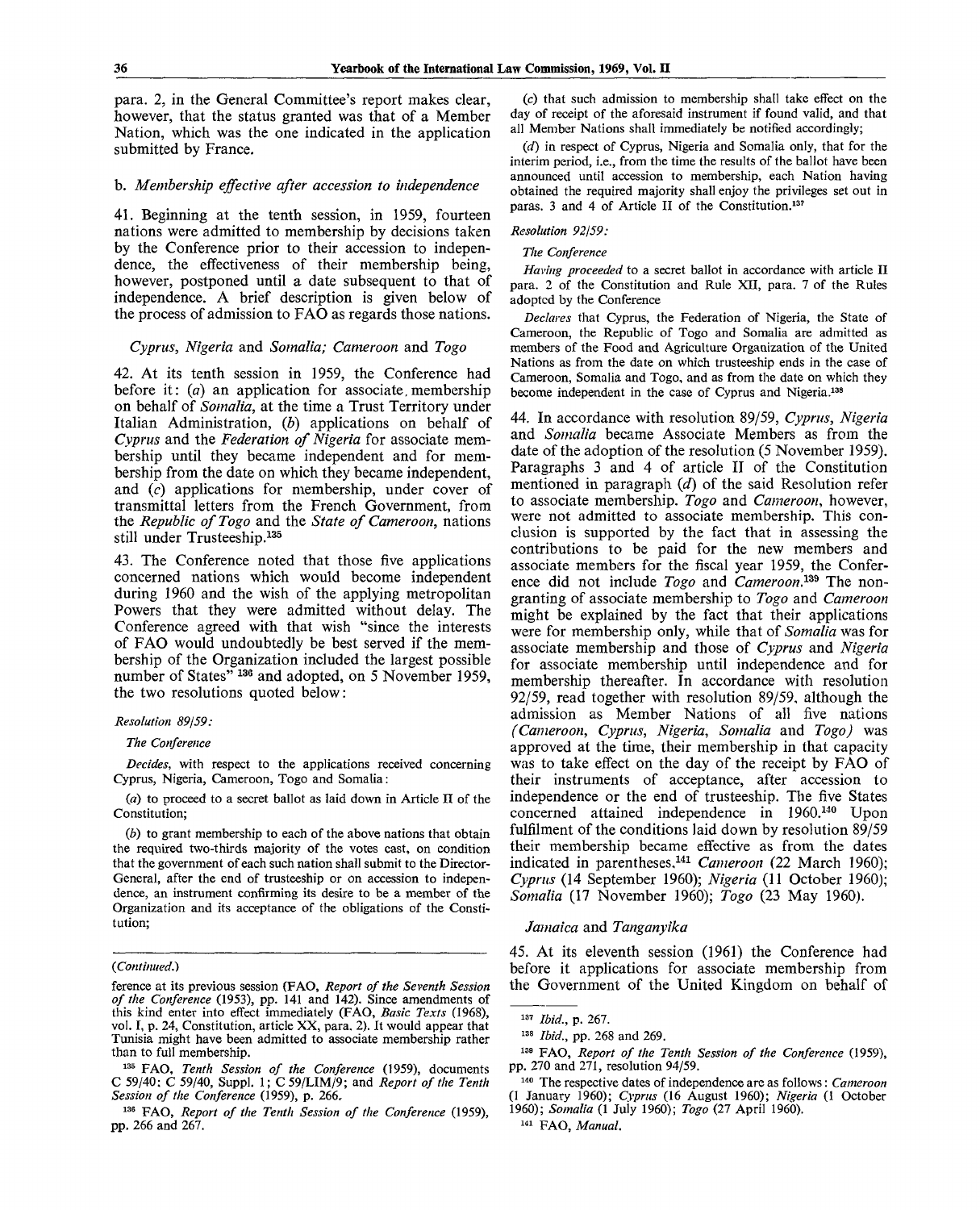*Jamaica* and *Tanganyika.<sup>1</sup>®* As the applications concerned nations which would shortly become independent, the Conference decided '"at the request of the metropolitan Power" and "in accordance with a precedent established at its tenth session":

*(a)* that Jamaica and Tanganyika should be admitted to associate membership until they become independent,

*(b)* that the status of each would become that of full membership after it attained independence and after the Government of the newly independent Nation had submitted to the Director-General an instrument confirming its desire to be a member of the Organization and its acceptance of the obligations of the Constitution,

(c) that such change of status would take place on the date of receipt by the Director-General of the aforesaid instrument, if found valid, and

*(d)* that all Member Nations would immediately be notified accordingly.<sup>113</sup>

46. The associate membership of *Jamaica* and *Tanganyika* took effect on 9 November 1961.<sup>144</sup>  *Tanganyika* and *Jamaica* attained their independence in 1961 and 1962 respectively.<sup>145</sup> Upon fulfilment of the conditions laid down by the Conference's decision quoted above, their membership became effective as from 8 February 1962 and 13 March 1963, respectively.<sup>146</sup>

# *Kenya, Malta* and *Zanzibar; Botswana* and *Lesotho*

47. At its twelfth and thirteenth sessions, in 1963 and 1965, the Conference took a position similar to that described in paragraphs 43 and 45 above in connexion with the applications for associate membership made by the Government of the United Kingdom on behalf of *Kenya, Malta* and *Zanzibar*<sup>147</sup> and *Basutoland* and *Bechnanaland*<sup>148</sup> respectively. The associate membership of *Kenya, Malta* and *Zanzibar* took effect on 19 November 1963.<sup>149</sup> That of *Basutoland* and *Bechuanaland* on 22 November 1965.<sup>150</sup>  *Kenya* and *Malta* attained their independence in 1963 and 1964, respectively.<sup>161</sup>  *Basutoland* and *Bechuanaland* attained their independence in 1966 under the names of *Lesotho* and *Botswana*.<sup>152</sup> Upon

146 FAO, *Manual.*

147 FAO, *Twelfth Session of the Conference* (1963), documents C 63/57 and C 63/57, Suppl. 1, and *Report of the Twelfth Session of the Conference* (1963), p. 103.

148 FAO, *Thirteenth Session of the Conference* (1965), documents C 65/48 and Add.l; C65/INF/3 and Rev.l; and *Report of the Tliirteenth Session of the Conference* (1965), pp. 105 and 106.

149 FAO, *Proceedings of the Twelfth Session of the Conference* (1963), sixth plenary meeting, document C 63/PV-6.

<sup>150</sup> FAO, Manual.

151  *Kenya* became independent on 12 December 1963 and *Malta* on 21 September 1964.

162  *Lesotho* became independent on 4 October 1966 and *Botswana* on 30 September 1966.

fulfilment of the conditions laid down by the Conference, their membership became effective as from the dates indicated in parentheses:<sup>135</sup>  *Kenya* (27 January 1964); *Malta* (5 October 1964); *Lesotho* (7 November 1966); *Botswana* (1 November 1966). As regards *Zanzibar,* which became independent on 10 December 1963, see paragraph 52 below.

# *Guyana* and *Mauritius*

48. At its eleventh session (1961) the Conference, upon applications made on their behalf by the Government of the United Kingdom, granted associate membership to *British Guiana* and *Mauritius,* with effect as from 9 November 1961, date of the approval of their applications.<sup>154</sup> At its thirteenth session (1965), however, the Conference was informed that the Director-General had received two communications from the United Kingdom requesting that action be taken in order that the above two Associate Members be granted full membership of the Organization upon attaining independence, subject to the Governments of *British Guiana* and *Mauritius* confirming at that time their desire to become full members of the Organization and accepting the obligations of the Constitution. The Conference noted that when *British Guiana* and *Mauritius* were admitted as Associate Members at its eleventh session, no proviso had been included regarding the granting of full membership. The Conference, therefore, by resolutions 38/65 and 39/65, of 8 December 1965, adopted decisions similar to those described in paragraphs 43 and 45 above.<sup>155</sup> *British Guiana,* under the name *Guyana,* and *Mauritius,* attained their independence in 1966 and 1968, respectively.<sup>156</sup> Upon fulfilment of the conditions laid down by the Conference, their membership became effective on 22 August 1966 and 12 March 1968, respectively.<sup>157</sup>

#### 2. CHANGES UNDERGONE BY MEMBERS

#### (i) *Member Nations*

## a. *Partition of* India

49. Before the partition, *India,* an original Member Nation of FAO (see paragraph 7 above), signed the Constitution of FAO and became a party thereto as from 16 October 1945.<sup>158</sup> On 15 August 1947, India divided into two States, *India* and *Pakistan,* which became both independent as from that date. On 25 August 1947, the Government of *Pakistan* submitted an application for membership to the third session of the FAO Con-

164 FAO, *Report of the Eleventh Session of the Conference* (1961), p. 84.

156 FAO, *Report of the Thirteenth Session of the Conference* (1965), pp. 106 and 107.

156  *Guyana* became independent on 26 May 1966 and *Mauritius* on 12 March 1968.

167 FAO, *Manual.*

<sup>158</sup> FAO, Report of the First Session of the Conference (1945), p. vii. See also *Proceedings of the First Session of the Conference* (1945), preliminary meeting, document 12 (G/7), p. 9.

<sup>142</sup> FAO, *Eleventh Session of the Conference* (1961), documents C 61/46; C 61/46 Supp. 1; C 61/INF/6; and *Report of the Eleventh Session of the Conference* (1961), p. 84.

<sup>143</sup> FAO, *Report of the Eleventh Session of the Conference* (1961), p. 84.

<sup>144</sup>  *Ibid.,* para. 556.

<sup>145</sup>  *Tanganyika* became independent on 9 December 1961 and *Jamaica* on 6 August 1962.

<sup>&</sup>lt;sup>153</sup> FAO, Manual.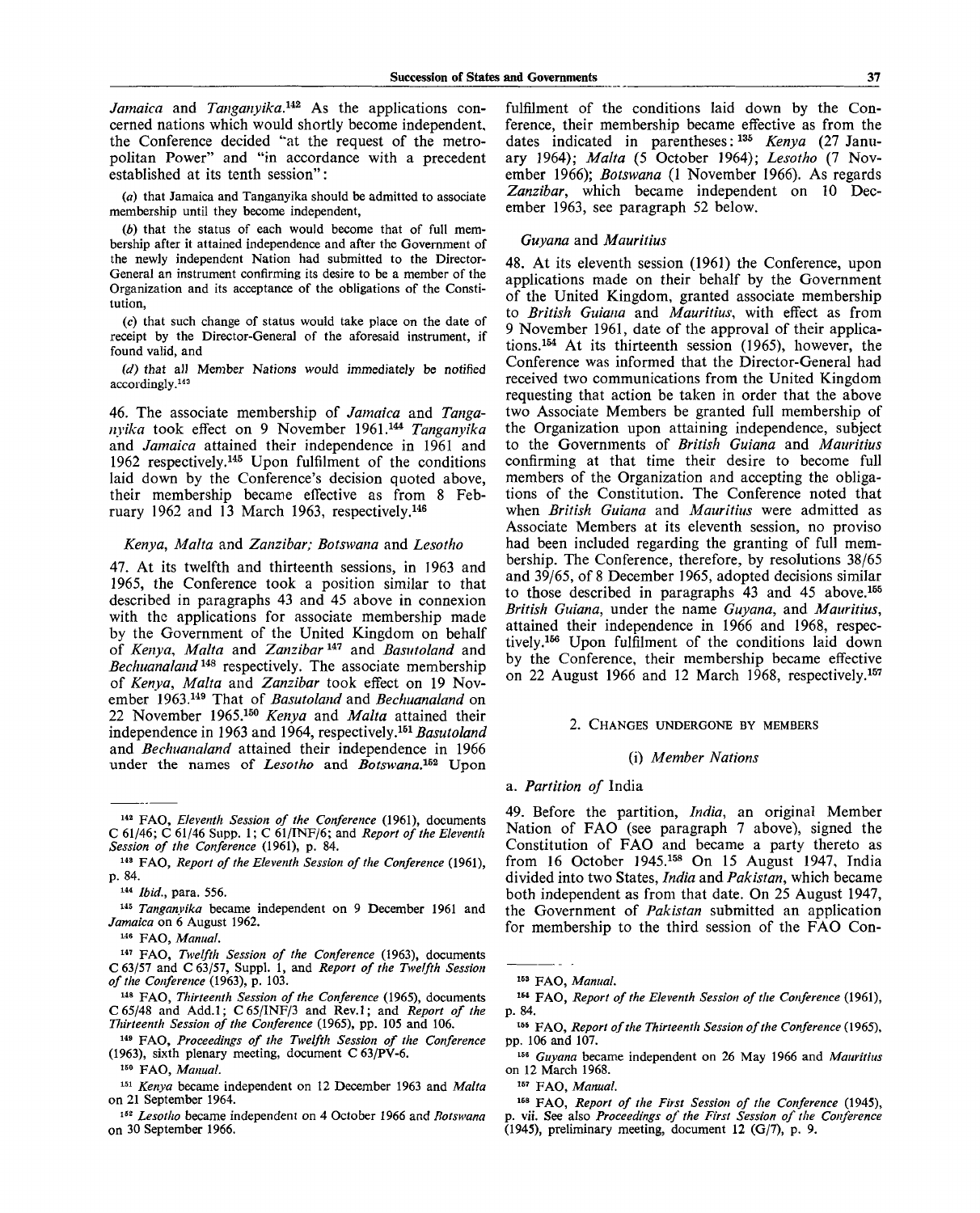ference.<sup>159</sup> The application was approved at the sixth plenary meeting, held on 1 September 1947,<sup>160</sup> and Pakistan became an additional Member Nation with effect as from 7 September 1947.<sup>161</sup> India continued, after the partition, as an original Member Nation of FAO, with membership effective as from 16 October 1945.<sup>162</sup>

## b. *Formation and dissolution of a union between* Syria *and* Egypt (United Arab Republic)

50. On 21 February 1958, *Egypt* and *Syria,* Member Nations of FAO, united in a single State under the name United Arab Republic. *Egypt* had been an original Member Nation as from 16 October 1945.<sup>163</sup> Syria's membership had become effective on 27 October 1945.<sup>164</sup> As regards that union, the twenty-ninth session of the Council had reported to the Conference as follows:

The representative of the United Arab Republic informed the Council that, as a result of the referendum held in Egypt and Syria on 21 February 1958, the two States had effected a union and had established the United Arab Republic. On 11 April 1958, the Minister for Foreign Affairs of the United Arab Republic had formally communicated this information to the Director-General. Since both Egypt and Syria had been elected to seats on the Council, the Government of the United Arab Republic had instructed its representative to state that it was formally vacating the seat of Syria.<sup>165</sup>

51. The union dissolved on 28 September 1961 and the Conference, at its eleventh session in 1961, acknowledged the restoration of the *Syrian Arab Republic's* membership in the Organization as from 4 November  $1961$ .<sup>166</sup> Its effective date of membership remains, however, that of

 $\mathbf{G}_{\mathrm{max}}$ 

- 164 FAO, *Report of the First Session of the Conference* (1945), p. vii. See also, *Proceedings of the First Session of the Conference* (1945), eighth plenary meeting, p. 153.
- 165 FAO, *Report of the Twenty-ninth Session of the Council* (27 October-7 November 1958), p. 9.
- 196 FAO, *Report of the Eleventh Session of the Conference* (1961), p. 840.

Syria before the union, namely 27 October 1945.<sup>167</sup> The former *Egypt,* under the name *United Arab Republic* continues to be regarded as an original Member Nation of FAO, with membership effective as from 16 October 1945.<sup>168</sup> After the dissolution of the union, the *United Arab Republic* (formerly *Egypt)* continued as member of the Council, post to which the union had been elected at the tenth session of the Conference (1959), for the period 1 January 1961-November 1963.<sup>169</sup>

# c. *Formation of the* United Republic of Tanzania

52. On 26 April 1964, *Tanganyika,* a Member Nation and *Zanzibar,* a former "Associate Member" of FAO (see paragraphs 45-47 above) united in a single State under the name *United Republic of Tanzania.* The Conference, at its thirteenth session (1965), took cognizance of the merger and recognized officially that the *United Republic of Tanzania* "replaced the former Member Nation *Tanganyika* and the former Associate Member *Zanzibar".<sup>110</sup>* The Conference also, on the recommendation of the forty-fourth session of the Council, decided to cancel the separate assessments of the former States of Tanganyika and Zanzibar for the years 1964 and 1965 and replace them with the single assessment of the *United Republic of Tanzania.<sup>111</sup>* The effective date of membership of the *United Republic of Tanzania* remains that of the former member *Tanganyika* (8 February 1962).<sup>172</sup> . As regards *Zanzibar,* its membership status from the date of independence (10 December 1963) until its merger into the *United Republic of Tanzania* (26 April 1964) was in practice equivalent to that of a non-member Nation of FAO (information provided by FAO).

# d. *Formation of* Malaysia *and separation of* Singapore

53. On 16 September 1963, the *Federation of Malaya,* a Member Nation of FAO since 9 November 1957 (see paragraph 35 above) and the territories of *Singapore, Sabah (North Borneo)* and *Sarawak* federated under the name *Malaysia. Malaysia* replaced the *Federation of Malaya* and is listed as a Member Nation as from the same date as that of the former Federation. On 7 August 1965, *Singapore* separated from *Malaysia* and became an independent State. *Malaysia's* membership remained unaltered.<sup>173</sup>  *Singapore* has taken no action thus far concerning membership in the Organization.

172 FAO, *Manual.*

<sup>169</sup> FAO, *Report of the Third Session of the Conference* (1947), p. 3. In accordance with the Agreement as to the devolution of international rights and obligations upon the Dominions of India and Pakistan, contained in the Schedule to the Indian Independence (International Arrangements) Order, 1947 [United Nations, Legislative Series, *Materials on Succession of States* (ST/LEG/SER.B/14), p. 162]:

<sup>&</sup>quot;2. (1) Membership of all international organizations together with the rights and obligations attaching to such membership, will devolve solely upon the Dominion of India.<br>"...

<sup>&</sup>quot;(2) The Dominion of Pakistan will take such steps as may be necessary to apply for membership of such international organizations as it chooses to join.

 $\mathcal{L}_{\text{max}}$ 

<sup>160</sup> FAO, *Proceedings of the Third Session of the Conference* (1947), p. 32.

<sup>161</sup> FAO, *Manual.*

<sup>162</sup>  *Ibid.*

<sup>&</sup>lt;sup>163</sup> FAO, Report of the First Session of the Conference (1945), p. vii. See also, *Proceedings of the First Session of the Conference* (1945), preliminary meeting, document 12 (G/7), p. 8.

<sup>167</sup> FAO, *Manual.*

<sup>158</sup>  *Ibid.*

<sup>&</sup>lt;sup>169</sup> FAO, Proceedings of the Tenth Session of the Conference (1959), p. 371. sixteenth plenary meeting, document C59/PV-16. See also FAO, *Report of the Thirtv-seventh Session of the Council* (24-25 November 1961), p. 233.

<sup>170</sup> FAO, *Report of the Thirteenth Session of the Conference* (1965), p. 107.

<sup>171</sup>  *Ibid., p.* 99, resolution 32/65.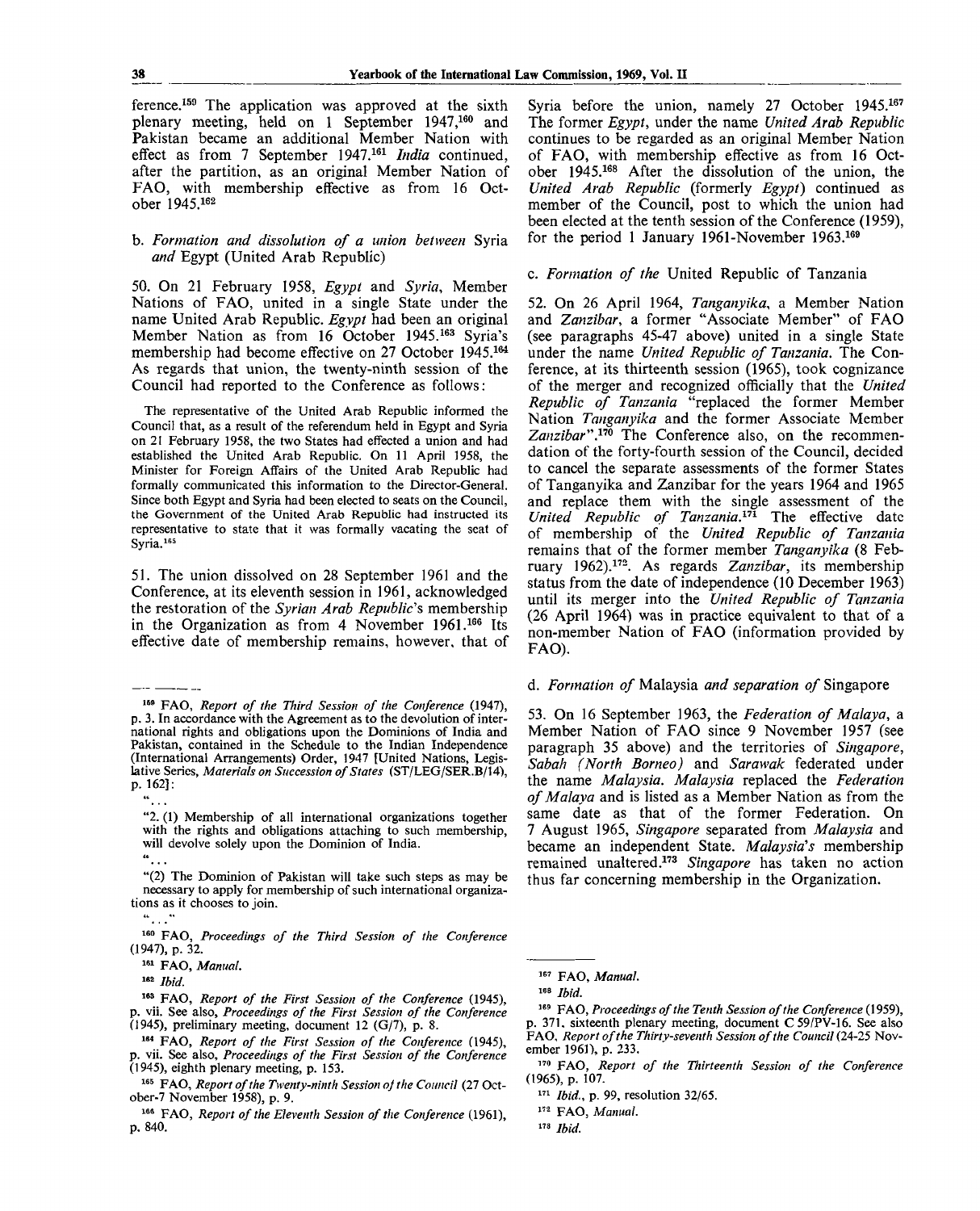# (ii) *Associate Members*<sup>174</sup>

a. *Attainment of independence of* Chad, Gabon *and* Madagascar

54. At its tenth session (1959), the FAO Conference admitted to associate membership *Cliad, Gabon* and *Madagascar.<sup>115</sup>* Upon attaining independence in 1960, *Chad, Gabon* and *Madagascar*<sup>176</sup> applied for and were granted membership as Member Nations with effect as from 9 November 1961 (see paragraph 35 above).<sup>177</sup>

# b. *Attainment of independence by* Mali *and* Senegal

55. The Republics of *Senegal* and *Sudan* were admitted to associate membership at the tenth session of the FAO Conference (1959).<sup>178</sup> The application for associate membership submitted by France on behalf of the *Republic of Senegal* and the *Republic of Sudan* had suggested the possibility of a joint representation "by reason of the association" of the two Republics.<sup>179</sup> Both were, however, admitted as separate Associate Members.<sup>180</sup> The Federation of Mali, composed of the Republics of *Sudan* and *Senegal,* became independent on 20 June 1960. However, two months later, on 20 August 1960, *Senegal* withdrew from the Federation and proclaimed the independence of the *Republic.* Thereafter, *Senegal* and *Mali* (formerly *Republic of Sudan)* applied for and were granted membership as Member Nations of FAO with effect as from 9 November 1961 (see paragraph 35 above).<sup>181</sup>

c. *Dissolution of the* Federation of Rhodesia and Nyasaland

56. The *Federation of Rhodesia and Nyasaland,* admitted to associate membership at the tenth session of the Conference (1959)<sup>182</sup> was dissolved on 31 December 1963. Subsequently, two newly independent States emerged in 1964 from two of the territories which constituted the former Federation: *Malawi* (former Nyasaland) and *Zambia* (former Northern Rhodesia).<sup>183</sup> At its thirteenth session (1965) the Conference had before it applications

- 176 FAO, *Report of the Tenth Session of the Conference* (1959), pp. 269 and 270, resolution 93/59.
- 176  *Chad* became independent on 11 August I960, *Gabon* on 17 August 1960 and *Madagascar* on 26 June 1960.
- 177 FAO, Report of the Eleventh Session of the Conference (1961), pp. 84-85.
- 178 FAO, *Report of the Tenth Session of the Conference* (1959), pp. 269 and 270, resolution 93/59.
- 179 FAO, *Tenth Session of the Conference* (1959), document C 59/40, pp. 2 and 12.
- 180 FAO, *Report of the Tenth Session of the Conference* (1959), p. 270.
- 181 FAO, *Report of the Eleventh Session of the Conference* (196)), pp. 84 and 85.
- 182 FAO, *Report of the Tenth Session of the Conference* (1959), pp. 269 and 270, resolution 93/59.
- 183  *Malawi* became independent on 6 July 1964 and *Zambia* on 24 October 1964.

for membership in FAO from the Governments of *Zambia* and *Malawi* and for associate membership from the Government of the United Kingdom, on behalf of *Southern Rhodesia.<sup>18</sup>\** Their applications having been approved, *Zambia* and *Malawi* became Member Nations as from 22 November 1965 (see paragraph 35 above).<sup>186</sup> However, at the request of the Government of the United Kingdom, the Conference did not proceed with its application for associate membership for *Southern Rhodesia.<sup>199</sup>* From the foregoing it would appear that the "associate membership" of the *Federation of Rhodesia and Nyasaland* ceased on 31 December 1963, date of its dissolution.

*(b)* CASES RELATING TO MULTILATERAL CON-VENTIONS AND AGREEMENTS CONCLUDED WITHIN FAO AND DEPOSITED WITH ITS DIRECTOR-GENERAL

#### 1. CONSTITUTION OF THE INTERNATIONAL RICE COMMISSION (1948)

## *Cambodia, Federation of Malaya, Ghana, Guyana, Indonesia, Laos, Madagascar, Mali, Nigeria, Sierra Leone* and *Viet-Nam*

57. The Constitution of the International Rice Commission came into force with respect to France and the Netherlands <sup>187</sup> on 4 January 1949 and with respect to the United Kingdom on 28 February 1949.<sup>188</sup> Subsequently, and after becoming Member Nations of FAO, eleven former non-metropolitan territories under British, French or Dutch administration have joined the "International Rice Commission" by accepting its Constitution. Their acceptance became effective as from the dates indicated in parentheses: *Indonesia* (15 March 1950),<sup>189</sup> *Viet-Nam* (13 June 1951),<sup>190</sup>  *Cambodia* (16 July 1951),<sup>191</sup> *Laos* (21 July 1954),<sup>193</sup>  *Federation of Malaya* (15 September 1958),<sup>193</sup>  *Nigeria* (13 November 1961),<sup>194</sup>  *Mali* (4 June 1963),<sup>195</sup>  *Sierra Leone* (22 September 1964),<sup>186</sup> *Madagascar* (27 October 1966)<sup>197</sup>  *Guyana* (24 January 1967)<sup>198</sup> and *Ghana* (8 March 1968).<sup>199</sup> It is to be

- <sup>185</sup> FAO, Report of the Thirteenth Session of the Conference  $(1965)$ , p.  $105$ .
	- <sup>186</sup> *Ibid.*, p. 106.
	- <sup>187</sup> United Nations, *Treaty Series*, vol. 120, p. 14.
	- 188  *Ibid.*
	- 189  *Ibid.*
	- <sup>190</sup> Ibid. Independent at the time within the French Union.
- 191  *Ibid.*
- 192 United Nations, *Treaty Series,* vol. 196, p. 351. Independent at the time within the French Union.
- 193 United Nations, *Treaty Series,* vol. 313, p. 345.
- <sup>194</sup> *Ibid.*, vol. 417, p. 349.
- <sup>195</sup> *Ibid.*, vol. 469, p. 417.
- <sup>196</sup> *Ibid.*, vol. 511, p. 268.
- 197  *Ibid.,* vol. 579, p. 260.
- 198  *Ibid.,* vol. 590, p. 270.
- 199 United Nations, *Statement,* March 1968, p. 18.

<sup>174</sup> For the effects of the attainment of independence upon the status of associate membership granted for an interim period see paragraphs 42-48 above.

<sup>184</sup> FAO, Thirteenth Session of the Conference (1965), document C 65/48.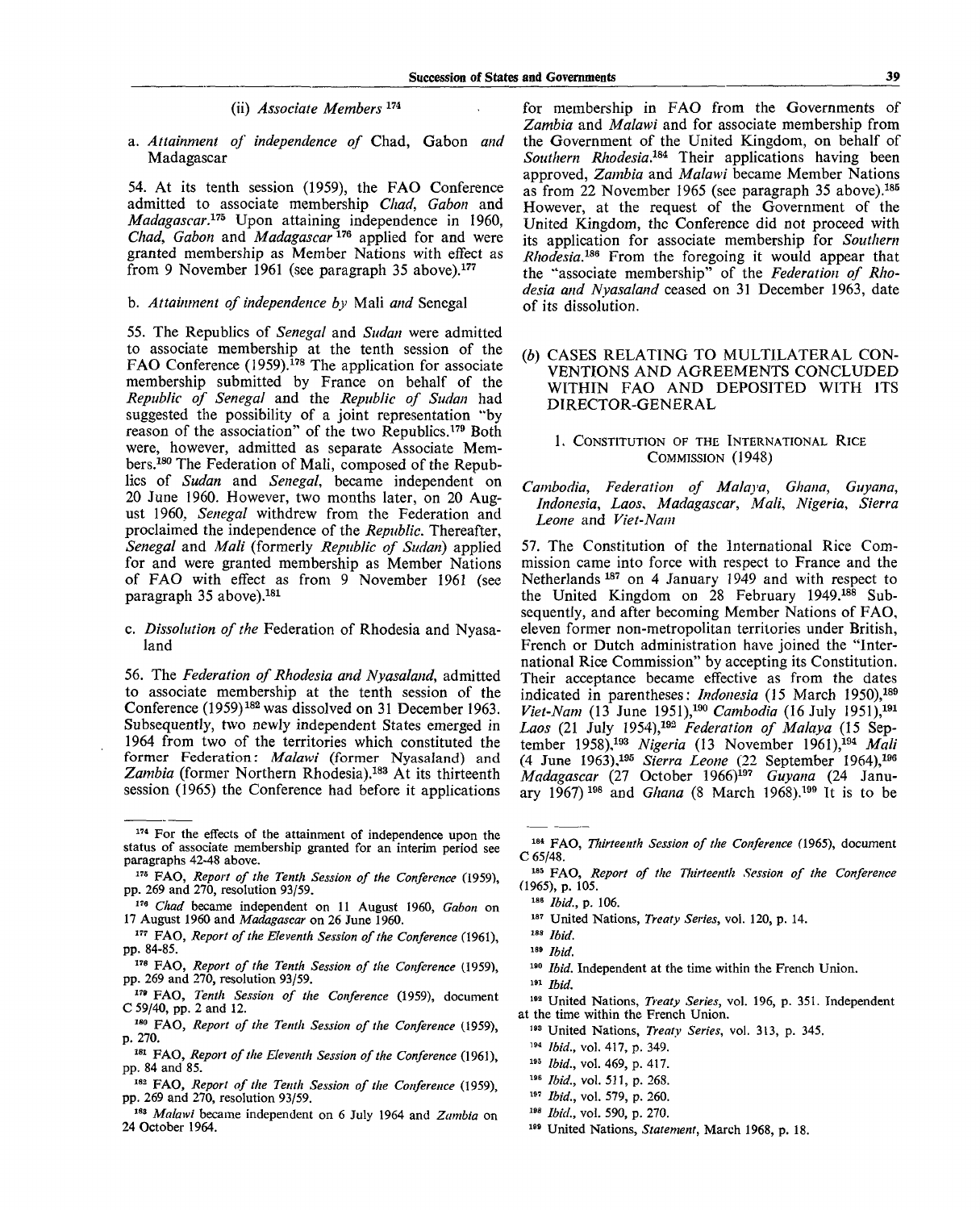noticed that by 23 November 1961, date when the amendment of the Constitution of the International Rice Commission relating to territorial application (see paragraph 21 above) entered into force, *British Guiana* was a territory for whose international relations the United Kingdom was responsible. In the absence of any declaration by the latter concerning territorial application, the Constitution must be deemed to have applied as from that date to *British Guiana.*

#### *2.* AGREEMENT FOR THE ESTABLISHMENT OF THE INDO-PACIFIC FISHERIES COUNCIL (1948)

# *Cambodia, Federation of Malaya, Indonesia* and *Viet-Nam*

58. This Agreement came into force on 9 November 1948 with respect to France, on 12 November 1948 with respect to the Netherlands and on 28 February 1949 with respect to the United Kingdom.<sup>200</sup> After being admitted to FAO as Member Nations, the following four former non-metropolitan territories under French, Dutch or British administration, became members of the Indo-Pacific Fisheries Council by accepting the Agreement with effect as from the dates indicated in parentheses: *Indonesia* (29 March 1950),<sup>201</sup> Cambodia (19 January 1951),<sup>202</sup>  *Viet-Nam* (3 January 1951) 203 and Federation of Malaya (15 September 1958).<sup>204</sup> All of them became parties to the Agreement before its provisions concerning territorial application came into force on 23 November 1961. In the absence of a declaration by France or the United Kingdom concerning territorial application, the Agreement must be deemed to have applied as from that date to all the territories for whose international relations those two parties were responsible at the moment. No other newly independent State which has since emerged from the former non-metropolitan territories under French or British administration has yet expressed its position with respect to the Agreement.

## 3. AGREEMENT FOR THE ESTABLISHMENT OF A GENERAL FISHERIES COUNCIL FOR THE MEDITERRANEAN (1949)

## *Algeria, Cyprus, Malta, Morocco* and *Tunisia*

59. The United Kingdom became a party to the Agreement with effect as from 20 November 1950<sup>205</sup> and France with effect as from 8 July 1952.<sup>206</sup> Subsequently, the French Government, pursuant to the original article VIII of the Agreement (see paragraph 23 above), applied for membership in the Fisheries Council on

201  *Ibid.*

behalf of the Government of Tunisia, not yet an independent State. The Council, at its second session held from 26 to 29 October 1953, unanimously decided to transmit to FAO the French Government's request. Its admission to the Fisheries Council having been approved by the FAO Conference,<sup>207</sup> Tunisia deposited an instrument accepting the Agreement, under covering letter from the French Government, with effect as from 22 June 1954.<sup>208</sup> In addition, four newly independent States, former non-metropolitan territories under British or French administration, have accepted the Agreement after becoming member Nations of FAO. Three of them attained independence before the provisions relating to territorial application mentioned in paragraph 23 above came into force. Their acceptance became effective as from the dates indicated in parentheses: *Morocco* (17 September 1956),<sup>209</sup> Cyprus (10 June 1965)<sup>210</sup> and *Algeria* (11 December 1967).<sup>211</sup>  *Malta,* which attained independence after the entry into force of the provisions regarding territorial application, accepted the Agreement with effect as from 29 April 1965.<sup>212</sup>

## 4. INTERNATIONAL PLANT PROTECTION CONVENTION (1951)

## *Nauru* and *Western Samoa*

60. By declarations communicated to the Director-General, New Zealand extended the application of the Convention to the Trust Territory of Western Samoa, with effect as from 16 October 1952<sup>213</sup> and Australia to Nauru with effect as from 8 September 1954.<sup>214</sup> Since independence, *Western Samoa* and *Nauru* have not expressed their position with respect to the Convention.

## Former *Netherlands New Guinea (West Irian)*

61. The Netherlands extended also the application of the Convention to the former *Netherlands New Guinea,* with effect as from 29 October **1954.<sup>215</sup>** Indonesia, one of the original signatories,<sup>216</sup> has not ratified it as yet.

### 5. CONSTITUTION OF THE EUROPEAN COMMISSION FOR THE CONTROL OF FOOT-AND-MOUTH DISEASE (1953)

62. The United Kingdom accepted the Commission's Constitution with effect as from 1 March 1954.<sup>217</sup> After attaining independence, *Cyprus* and *Malta,* former

- 208 United Nations, *Treaty Series,* vol. 191, p. 403.
- 200  *Ibid.,* vol. 251, p. 380.
- 210  *Ibid.,* vol. 540, p. 334.
- <sup>211</sup> United Nations, Statement, December 1967, p. 30.
- 212 United Nations, *Treaty Series,* vol. 535, p. 410.
- 213  *Ibid.,* vol. 150, p. 68.
- 211  *Ibid.,* vol. 199, p. 348.
- 215  *Ibid.,* vol. 201, p. 379.
- <sup>21</sup>" *Ibid.,* vol. 150, p. 97.
- 217  *Ibid.,* vol. 191, p. 286.

<sup>200</sup> United Nations, *Treaty Series,* vol. 120, p. 60.

<sup>&</sup>lt;sup>202</sup> *Ibid*. Independent at the time within the French Union.

<sup>203</sup> United Nations, *Treaty Series,* vol. 120, p. 60. Independent at the time within the French Union.

<sup>201</sup> United Nations, *Treaty Series,* vol. 313, p. 346.

<sup>205</sup>  *Ibid.,* vol. 126, p. 239. The United Kingdom withdrew from the Agreement with effect as from 25 June 1968 (United Nations, *Statement,* May 1968, p. 18).

<sup>306</sup> United Nations, *Treaty Series,* vol. 135, p. 398.

<sup>20?</sup> FAO, *Report of the Seventh Session of the Conference* (1953), pp. 160 and 161, resolution 57/53.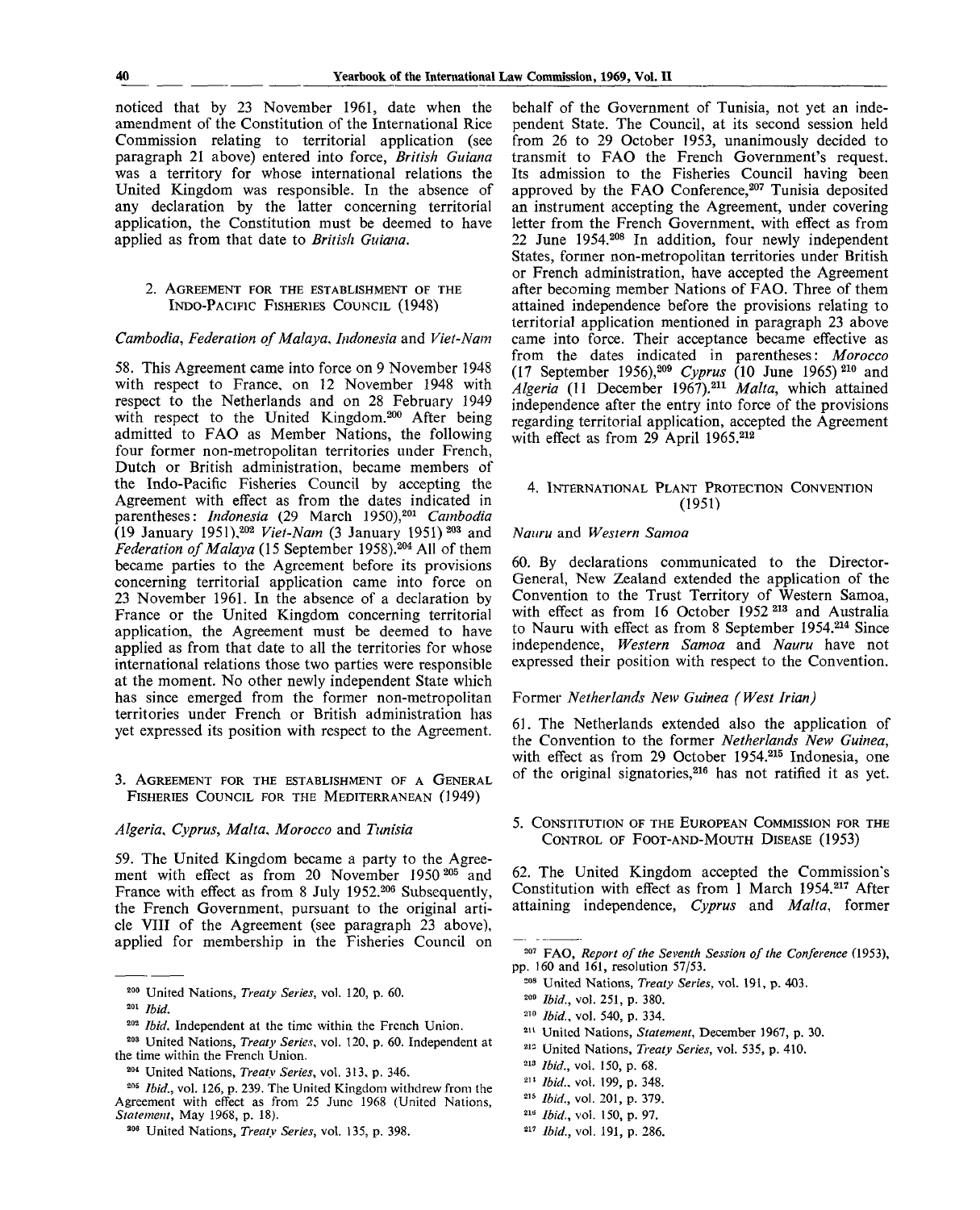territories under British administration, have not as yet expressed their position on the Constitution of the Commission.

### 6. PLANT PROTECTION AGREEMENT FOR THE SOUTH EAST ASIA AND PACIFIC REGION (1956)

# *Federation of Malaya*

63. The United Kingdom ratified the Agreement with effect as from 3 December 1956.<sup>218</sup> After attaining independence on 31 August 1957 and becoming a Member Nation of FAO on 9 November 1957, the *Federation of Malaya* (later *Malaysia)* adhered to the Agreement with effect as from 20 November 1957.<sup>219</sup> *Singapore,* separated from Malaysia as from 7 August 1965 (see paragraph 53 above) has not as yet expressed its position with respect to the Agreement.

# Former *Netherlands New Guinea (West Irian)*

64. The Netherlands ratified the Agreement in regard to former *Netherlands New Guinea* with effect as from 19 July 1957.<sup>220</sup> By a communication addressed to FAO on 28 December 1964 the Government of the Netherlands stated that, as a consequence of the Agreement between the Netherlands and Indonesia and the Understanding between the United Nations and the Netherlands and Indonesia, all signed at the Headquarters of the United Nations, New York, on 15 August 1962, the Government of the Netherlands considered that it had ceased to be a party *to* the above-mentioned Agreement, which it had ratified with respect to the Netherlands New Guinea, as from 1 October 1962, the date of transfer of the administration of that territory to the United Nations Temporary Executive Authority.<sup>221</sup>  *Indonesia* which had signed the Agreement, subject to ratification, on 28 June 1956,<sup>222</sup> ratified it with effect as from 21 December 1967.<sup>223</sup>

7. CONVENTION PLACING THE INTERNATIONAL POPLAR COMMISSION WITHIN THE FRAMEWORK OF FAO (1959)

# *Syrian Arab Republic*

65. The *Syrian Arab Republic* acceded to the Convention on 19 December 1961.<sup>224</sup> The United Arab Republic's membership of the Commission had become effective by acceptance of the Convention as from 26 September 1961,<sup>225</sup> when Syria still formed part of the United Arab Republic.

*Former territories under Belgian, British, French or Spanish administration*

66. Spain, France and Belgium accepted the Convention with effect as from 21 April 1960,<sup>226</sup> 17 March 1961<sup>227</sup> and 24 April 1962,<sup>228</sup> respectively, without making a declaration concerning its territorial application. Since then, *Algeria, Rwanda, Burundi* and *Equatorial Guinea* have attained independence and membership of the United Nations, and the first three States membership of FAO, but none has expressed as yet its position with respect to the Convention. Since the United Kingdom, at the time of its acceptance on 3 April 1962, made a declaration extending the Convention to the Channel Islands and the Isle of Man,<sup>229</sup> it might be implied that its application did not extend to any other territory for the international relations of which the United Kingdom was at the time responsible.

8. AGREEMENT FOR THE ESTABLISHMENT OF A COMMISSION FOR CONTROLLING THE DESERT LOCUST IN THE EASTERN REGION OF ITS DISTRIBUTION AREA IN SOUTH WEST ASIA (1963)

and

9. AGREEMENT FOR THE ESTABLISHMENT OF A COMMISSION FOR CONTROLLING THE DESERT LOCUST IN THE NEAR EAST (1965)

## *Qatar* and *Bahrain*

67. No questions relevant to the purpose of the present study exist in the context of these two Agreements given their recent conclusion and limited regional participation. Qatar<sup>230</sup> and *Bahrain*<sup>231</sup> became parties to the second Agreement by acceptance in their capacity as Associate Members of FAO as from 31 December 1968 and 24 February 1969 respectively. The respective instruments of acceptance were submitted by the Governments of *Qatar* and *Bahrain* to the Director-General of FAO.

#### D. *Summary*

# *{a)* CONSTITUTION OF FAO

68. Participation by succession in the Constitution of FAO has taken place only in certain cases of change undergone by Member Nations (parties). In accordance with the Constitution, participation of additional Member Nations is subject to an admission procedure which involves prior approval of an application by the FAO Conference. Consequently, and in the absence of an

230 United Nations, *Statement,* January 1969, p. 18.

<sup>&</sup>lt;sup>218</sup> *Ibid.*, vol. 256, p. 355.

<sup>&</sup>lt;sup>219</sup> *Ibid.*, vol. 282, p. 364.

<sup>&</sup>lt;sup>220</sup> *Ibid.*, vol. 274, p. 347.

<sup>221</sup> United Nations, *Statement,* March 1965, p. 16; United Nations, *Treatv Series,* vol. 527, p. 308. See also letter to the Legal Counsel of FAO dated 23 November 1964, United Nations, *Juridical Yearbook* (1964), pp. 254 and 255.

<sup>222</sup> United Nations, *Treaty Series,* vol. 247, p. 427.

<sup>223</sup> United Nations, *Statement,* January 1968, p. 22.

<sup>224</sup> United Nations, *Treaty Series,* vol. 422, p. 343.

<sup>226</sup>  *Ibid.,* vol. 410, p. 156.

<sup>226</sup>  *Ibid.*

<sup>227</sup>  *Ibid.*

<sup>228</sup>  *Ibid.,* vol. 429, p. 303.

<sup>229</sup>  *Ibid.,* vol. 426, p. 349.

<sup>231</sup>  *Ibid.,* March 1969, p. 19.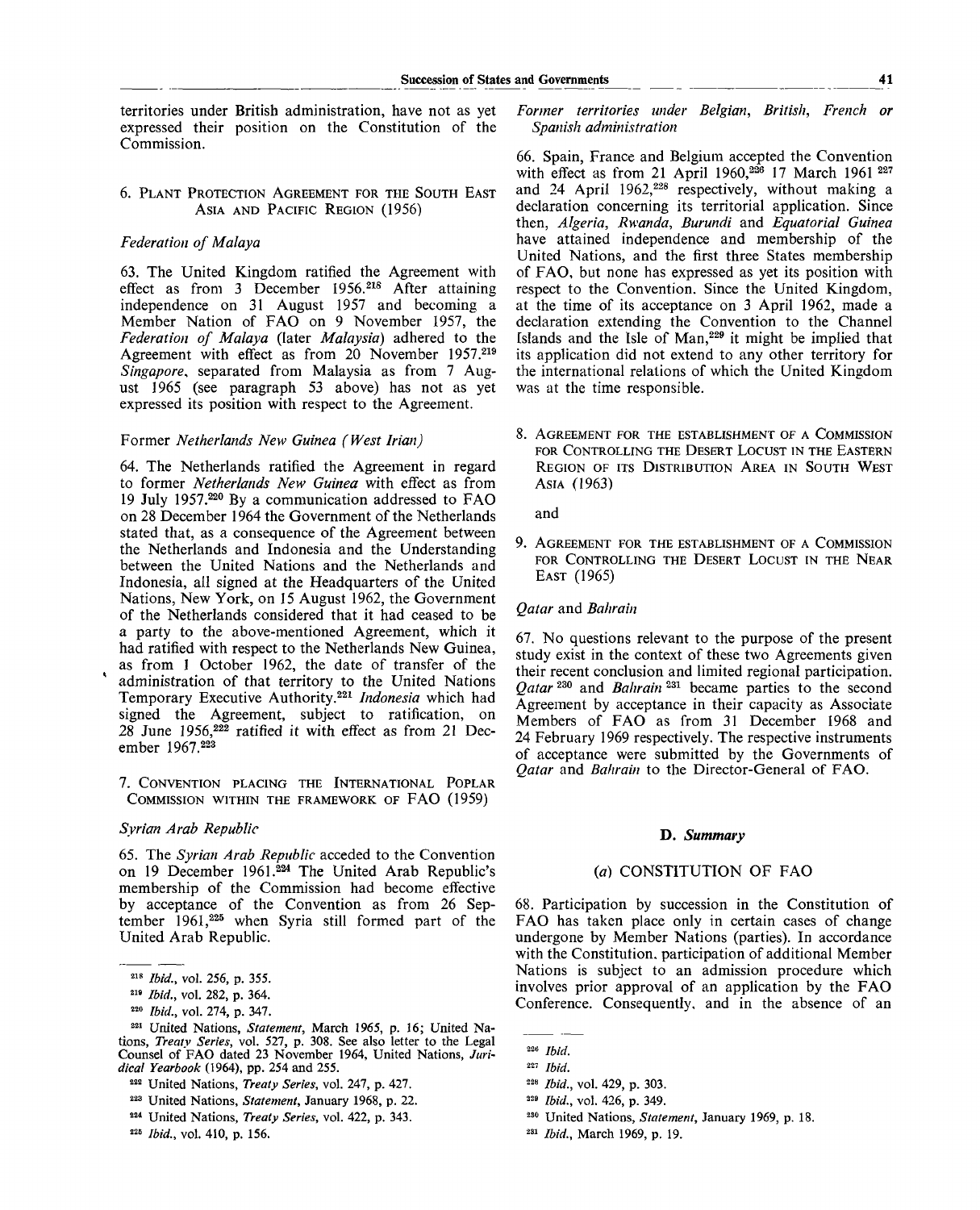*ad hoc* procedure, the newly independent States emerging from non-metropolitan territories for the international relations of which a Member Nation was responsible cannot but follow the method of participation open to additional Member Nations, which precludes the possibility of becoming a party by succession on the basis of an earlier membership of the parent Member Nation concerned.

69. The recorded cases relating to changes undergone by Member Nations (parties) might be classified for the purposes of this study as follows: (1) formation or constitution of a union *(United Arab Republic)* or federation *(Malaysia),* or a merger *(United Republic of Tanzania);* (2) dissolution of a union *(United Arab Republic),* separation from a federation *(Singapore* from *Malaysia)* or partition *(India).* Succession, which took place in all cases of the first group, and in some of the second, prevents discontinuity of participation in the FAO Constitution because it does not involve a new acceptance and approval of admission.

70. With respect to the first group, the *United Arab Republic* inherited the membership of *Egypt* and *Syria. Malaysia* continued the membership of the *Federation of Malaya* and the *United Republic of Tanzania* that of *Tanganyika.* The *United Arab Republic* has been considered a party as from the date of the earliest of the two inherited memberships, namely the date when former *Egypt,* an original Member Nation, became a party to the FAO Constitution. *Malaysia* and the *United Republic of Tanzania* are listed as Member Nations as from the date when the *Federation of Malaya* and *Tanganyika,* respectively, became parties to the Constitution. It should be noticed that while the *United Arab Republic* was a union between two independent Member Nations *(Egypt* and *Syria), Malaysia* was constituted by an independent Member Nation *(Federation of Malaya)* and three dependent territories *(Singapore, Saba* (North Borneo) and *Sarawak)* and the *United Republic of Tanzania* by an independent Member Nation *(Tanganyika)* and an independent State *(Zanzibar)* which was an Associate Member of FAO before attaining independence.

71. The cases of the second group do not present the same degree of uniformity. After the dissolution of the union between former *Egypt* and *Syria, Egypt,* under the name of the union *(United Arab Republic),* continued to be regarded as a party to the FAO Constitution and a Member Nation as from the same date as the former *Egypt. Syria,* under the name *Syrian Arab Republic* resumed separate membership about one month after the dissolution of the union, but continued to be considered a party to the Constitution as from the same date as that of former *Syria.* The partition of *India,* an original non-independent Member Nation, gave birth to two independent States: *India* and *Pakistan.* One of them only, *India,* continued the membership of former *India* and is considered a party to the FAO Constitution as from the same date as *India,* the original Member Nation. Pakistan applied for membership in accordance with the provisions contained in the Schedule to the Indian Independence (International Arrangements) Order, 1947.

Admitted as an additional Member Nation, *Pakistan* became a party to the FAO Constitution by acceptance a few days after the approval of its admission by the Conference. The independence and separation of *Singapore* from *Malaysia* did not alter the latter's membership. *Malaysia* continues to be a party to the FAO Constitution as of the same date as before Singapore's separation. *Singapore,* which has not expressed as yet its position with respect to the FAO Constitution, is not listed at present among the Member Nations of FAO. In this connexion, it should be noticed that in the case of the dissolution of the union between former *Egypt* and *Syria (United Arab Republic),* two previous memberships were involved while only one previous membership existed in each of the other two cases, namely the membership of *India,* original Member Nation, and the membership of *Malaysia.*

72. The procedure prescribed in the Constitution of FAO for admission of additional Member Nations has been consistently followed in all cases concerning newly independent States, former territories for the international relations of which a Member Nation of FAO was responsible. All of them became parties to the FAO Constitution by acceptance and once their respective applications received the approval of the FAO Conference. In most (thirty-five) cases admission was approved by the Conference after the attainment of independence of the former non-metropolitan territories in question, *Cambodia, Laos* and *Viet-Nam* being independent within the French Union at the time of their admission. The competent authorities of *Cambodia, Laos* and *Viet-Nam* accepted the obligations of the FAO Constitution and transmitted the applications for membership directly *(Cambodia, Viet-Nam),* or through the representatives of the parent member nation *(Laos).*

73. When former territories were expected to attain independence shortly (seventeen cases), the FAO Conference, in order to avoid delays in admission approved applications for their membership as Member Nations, before independence. However, only in three of those cases *(Burma, Indonesia, Tunisia)* the former non-metropolitan territories became parties to the FAO Constitution and Member Nations before attaining independence. The competent authorities of *Burma, Indonesia* and *Tunisia* accepted the obligations of the FAO Constitution and their applications for admission were transmitted by them directly *(Burma, Indonesia)* or by the parent Member Nation on behalf of the applying Government *(Tunisia).* The respective parent Member Nations supported the applications which, in the case of *Burma* and *Indonesia,* followed the conclusion of agreements concerning the transfer of sovereignty between the former metropolitan State and the former non-metropolitan territory.

74. In the remaining fourteen cases, the approval of membership was made by the Conference on the basis of applications submitted by the parent Member Nation on behalf of the territory concerned, but the effectiveness of the approved full membership was postponed until the date when, subsequently to independence, the newly independent States former territories would submit an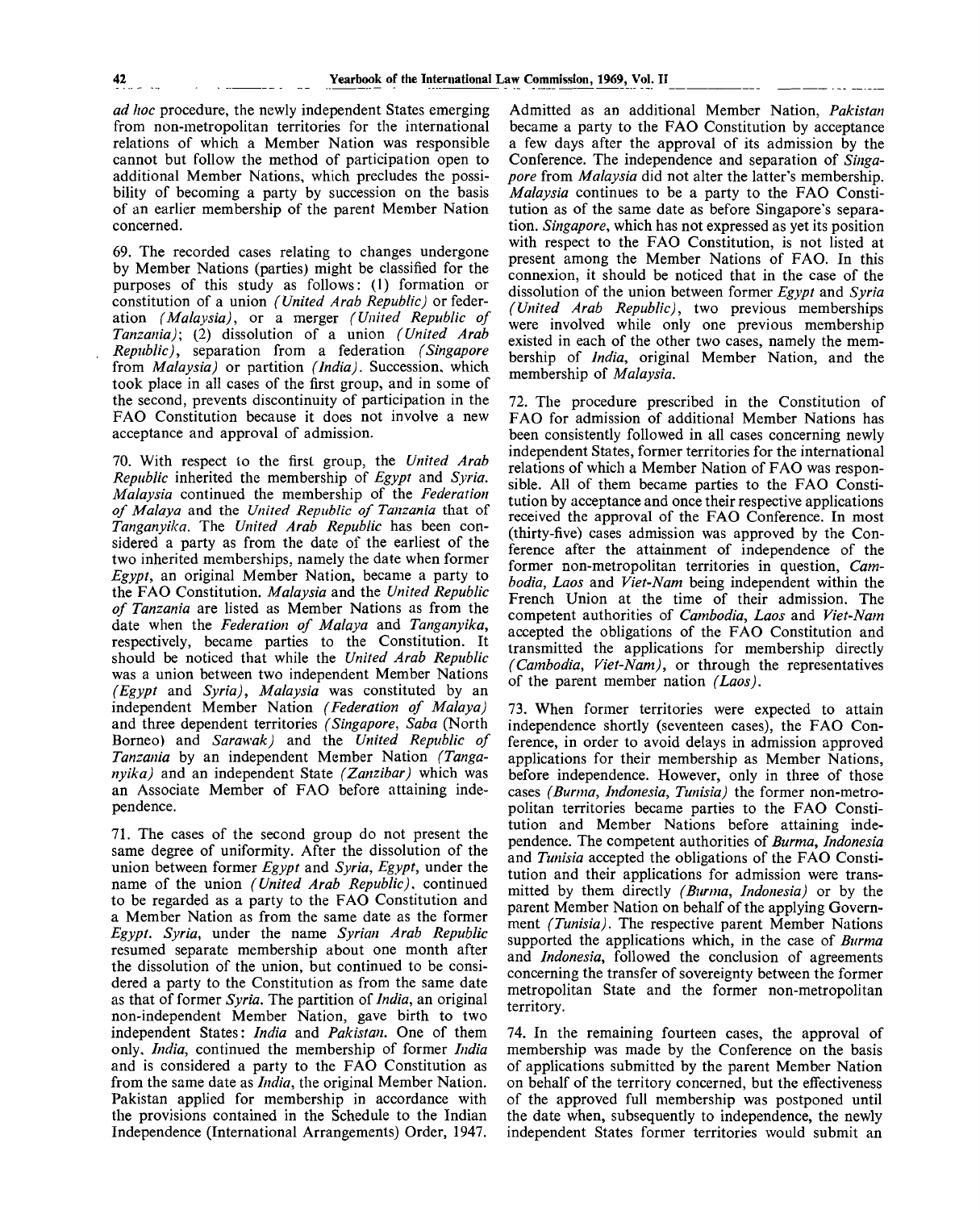instrument accepting the obligations of the Constitution to the Director-General of FAO *(Cameroon* and *Togo* and other Nations enumerated in this paragraph). In several instances, at the time of approval of full membership and at the request of the parent Member Nation, the Conference granted the status of associate membership for an interim period which ended with the attainment of independence *(Botswana, Cyprus, Jamaica, Kenya, Lesotho, Malta, Nigeria, Somalia, Tanganyika, Zanzibar).* In two cases *(Guyana* and *Mauritius),* it granted first associate membership, the only requested, and approved full membership at a later stage upon a new application made by the parent Nation on behalf of the associate member concerned.

75. Since only Member Nations are parties to the Constitution, only that membership which was effective and full before independence *(India, Burma, Indonesia, Tunisia)* secured continued participation thereafter. Within FAO's Constitution, associate membership allows for separate participation of territories or groups of territories in the work and activities of the Organization before the attainment of their independence but it does not make them parties to the Constitution. Associate membership being subject in the final analysis to the consent of the Member Nation which administers the territory, it lapses when the territory enjoying it attains independence. Once independent, a former Associate Member, in order to become a party to the FAO Constitution, must either submit an instrument accepting the obligations of the Constitution to the Director-General of FAO if its full membership has already been approved (cases indicated in the preceding paragraph) or apply for full membership in accordance with the procedure prescribed in the Constitution for the admission of additional Member Nations (i.e. *Chad, Gabon, Madagascar, Mali, Senegal).* Finally, in the only case where a federation had the status of associate member *(Federation of Rhodesia and Nyasaland),* associate membership seems to have lapsed after the dissolution of the union and the attainment of independence of two of its three former constituent territories *(Malawi, Zambia).* The new application made by the United Kingdom on its behalf proves that *Southern Rhodesia* did not inherit the associate membership of the former Federation.

# *(b)* CONVENTIONS AND AGREEMENTS CON-CLUDED WITHIN FAO AND DEPOSITED WITH ITS DIRECTOR-GENERAL

76. Until now, all the newly independent States—former non-metropolitan territories for the international relations of which a contracting party was responsible which have become parties to multilateral conventions or agreements concluded within FAO have followed the methods of participation provided for in the respective convention or agreement formally open to them, namely acceptance or adherence. Thus, *Cambodia,* the *Federation of Malaya, Ghana, Guyana, Indonesia, Laos, Madagascar, Mali, Nigeria, Sierra Leone* and *Viet-Nam* became parties to the Constitution of the International

Rice Commission by acceptance; *Cambodia,* the *Federation of Malaya, Indonesia* and *Viet-Nam* parties to the Agreement for the establishment of the Indo-Pacific Fisheries Council by acceptance; *Algeria, Cyprus, Malta, Morocco* and *Tunisia* parties to the Agreement for the establishment of a General Fisheries Council for the Mediterranean by acceptance; and the *Federation of Malaya* party to the Plant Protection Agreement for the South East Asia and Pacific Region by adherence. With the exception of *Tunisia's* acceptance of the Agreement for the establishment of a General Fisheries Council for the Mediterranean, acceptances or adherences took place after the States in question had attained independence and joined FAO as Member Nations. Participation of newly independent States through declarations of continuity has not been developed in practice.

77. Acceptance by *Tunisia* of the Agreement for the establishment of a General Fisheries Council for the Mediterranean was made at a time when *Tunisia* was neither independent nor a Member Nation of FAO. After attaining independence *Tunisia* did not deposit a new instrument of acceptance and continued to be considered a party to said Agreement as from the date of effectiveness of the original acceptance. In this case, continuity was secured after independence as a result of full participation before independence. On the other hand, territorial application before independence does not seem to have secured such continuity with respect to *Guyana's* participation in the Constitution of the International Rice Commission and *Malta's* participation in the Agreement for the establishment of a General Fisheries Council for the Mediterranean. Even though these two agreements applied respectively to the territories of *Guyana* and *Malta* before independence, *Guyana* and *Malta* became parties, after attaining independence, by acceptance and their respective acceptances became effective at a date subsequent to that of independence. It would seem, therefore, in the absence of a clear indication to the contrary, that territorial application of those agreements lapsed with respect to *Guyana* and *Malta* at the moment of their independence.

78. In other cases of territorial application prior to independence, the newly independent States concerned have not as yet expressed their position with regard to the conventions or agreements in question. Such are the cases of former non-metropolitan territories under British (with the exception of *Guyana)* or French administration in connexion with the Constitution of the International Rice Commission; of former non-metropolitan territories under British or French administration in connexion with the Agreement for the establishment of the Indo-Pacific Fisheries Council; of former nonmetropolitan territories under British (with the exception of *Malta)* or French administration in connexion with the Agreement for the establishment of a General Fisheries Council for the Mediterranean; of *Nauru* and *Western Samoa* in connexion with the International Plant Protection Convention and of former non-metropolitan territories under Belgian, French or Spanish administration in connexion with the Convention placing the International Poplar Commission within the framework of FAO. In the light of this situation the conclusions